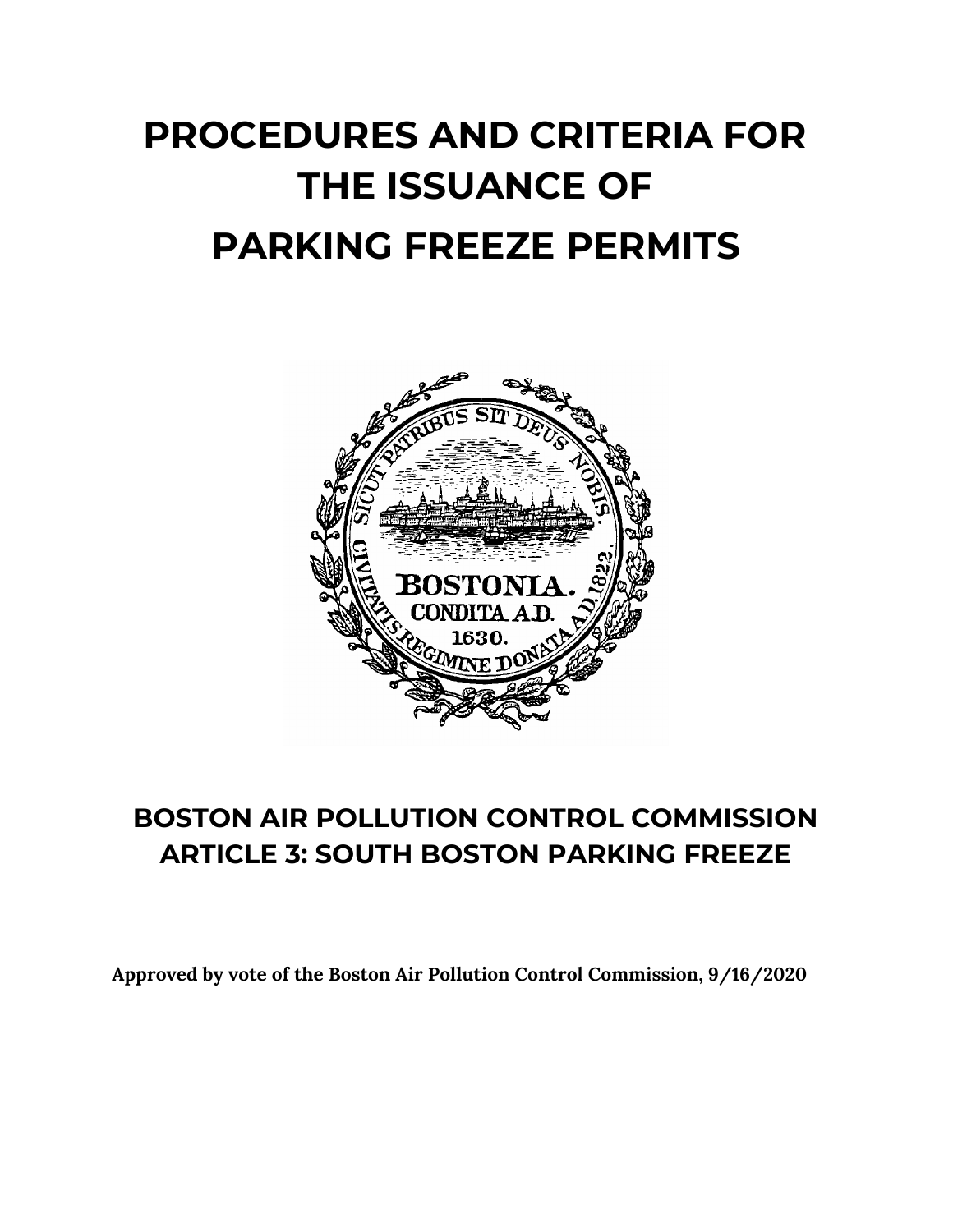#### **CONTENTS**

- Section I. Introduction and Purpose
- Section II. Definitions
- Section III. South Boston Freeze Area
- Section IV. Responsibilities of the Air Pollution Control Commission
- Section V. General Provisions
- Section VI. Applications and Public Hearings by the Air Pollution Control Commission
- Section VII. Criteria for the Issuance of a Parking Freeze Permit
- Section VIII. Enforcement Proceedings
- Section IX. Amendments
- Section X. Severability
- Section XI. Effective Date
- Appendix A. South Boston Parking Freeze Area
- Appendix B. Fees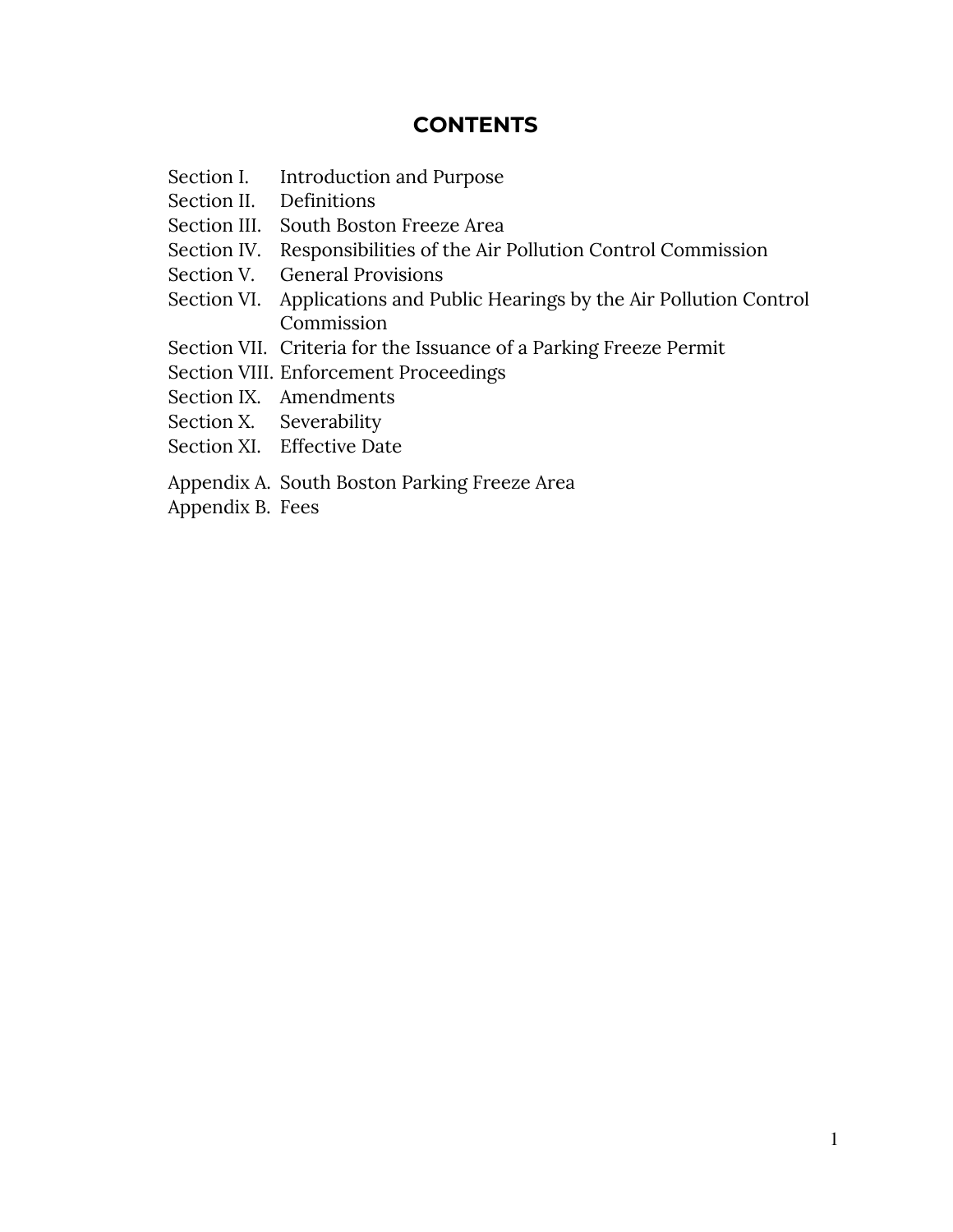#### **Section I. Introduction and Purpose**

#### A. Establishment of the Parking Freeze

On March 15, 1993, the Massachusetts Department of Environmental Protection ("DEP") adopted the City of Boston's South Boston Parking Freeze Regulations, 310 Code of Massachusetts Regulations ("CMR") 7.33. The Regulations were published in the Massachusetts Register on April 9, 1993, and became effective on that date.

The City of Boston's South Boston Parking Freeze Regulations establish a freeze on the availability of motor vehicle parking spaces in two zones in South Boston: the Piers Zone and the Industrial/Commercial Zone. In addition, a freeze was placed on the availability of remote parking spaces in the South Boston Residential Zones.

B. Statement of Jurisdiction

These Procedures and Criteria have been adopted by the Boston Air Pollution Control Commission (the "Commission") under the provisions of M.G.L. Chapter 111, § 31C.

The Commission will coordinate and administer the Downtown Parking Freeze within Boston Proper. Other City agencies will work in cooperation with the Commission.

#### **Section II. Definitions**

BOSTON TRANSPORTATION DEPARTMENT (BTD) means the agency within theCity of Boston responsible for transportation and traffic-related activities, including the regulation of off-street parking spaces in the City under M.G.L. c. 148. s. 56.

COMMISSION means the Boston Air Pollution Control Commission.

FREEZE or PARKING FREEZE means the limitation on the number of Off-Street motor vehicle parking spaces available for a specific geographic area. The "South Boston Parking Freeze" is a limit on the availability of motor vehicle parking spaces within the South Boston Piers Zone and the Industrial/Commercial Zone and a freeze on the availability of remote parking spaces within the South Boston Residential Zone within the South Boston Parking Freeze Area (as defined, below).

FREEZE BANK as defined by 310 CMR 7.33 (5) means that part of the inventory of parking spaces for South Boston held by the Commission, which are not currently available for parking but which can be allocated by the Commission pursuant to these Procedures and Criteria.

MODIFICATION shall constitute any of the following changes:

I. changes to the overall number of Parking Spaces;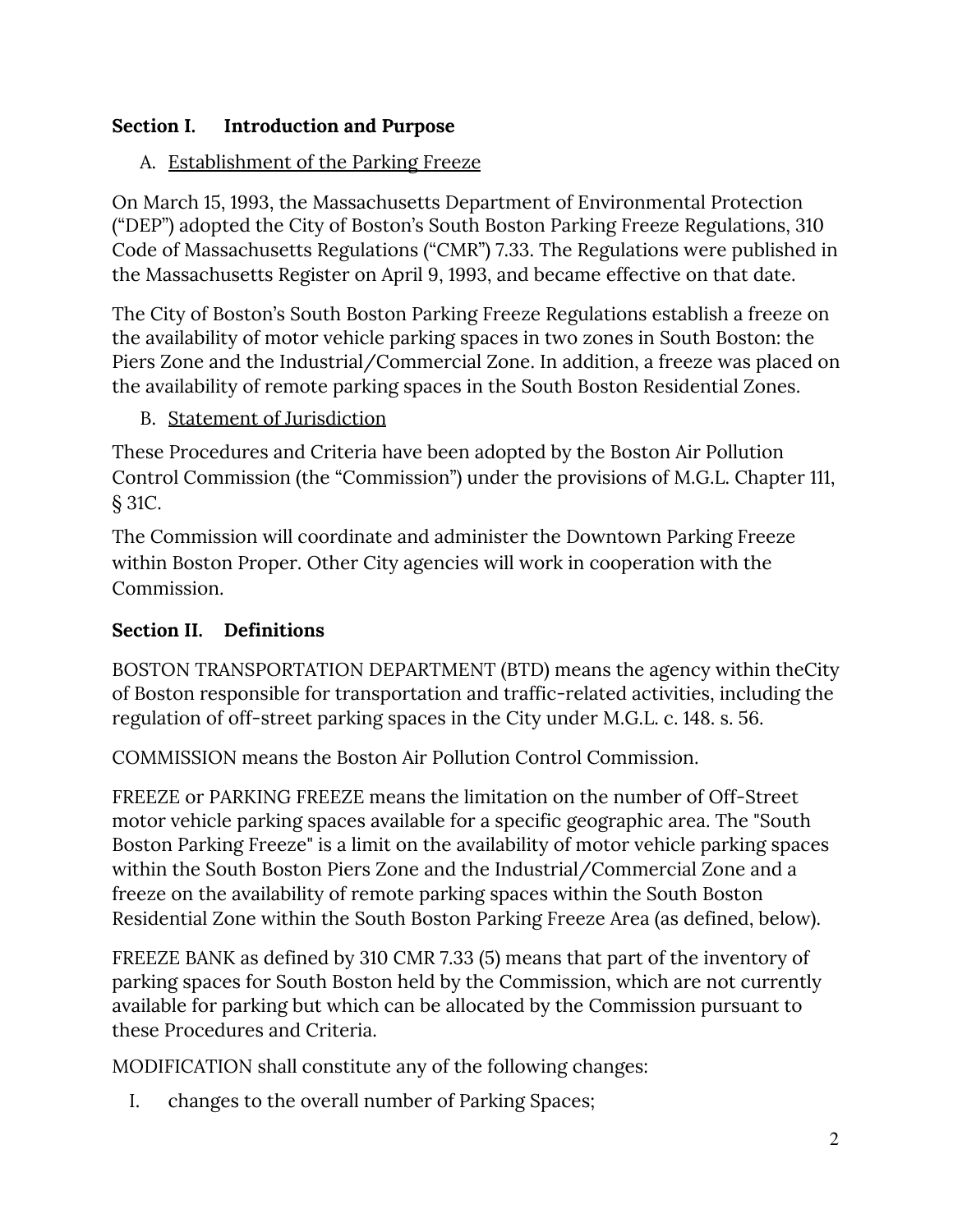- II. changes in the use of the Parking Spaces;
- III. changes in the layout of the Parking Spaces;
- IV. changes in the ingress or egress; or
- V. changes in ownership of the Parking Facilitylocus.

MOTOR VEHICLE means any equipment or mechanical device propelled primarily on land and licensed to travel on public ways by power other than muscular power, but does not include railroad and railway engines, railcars or rolling stock. This definition includes, but is not limited to, vehicles powered by gasoline and mixtures of simple alcohols and gasoline, diesel fuel and other petroleum products, or electricity.

MOTOR VEHICLE PARKING SPACE or PARKING SPACE means the area of public or private property that is designed or used for the parking or storage of a motor vehicle, excluding areas used for the temporary loading or unloading of goods.

NEW RESIDENTIAL SPACES means new residential spaces in excess of one (1) space per unit. Those seeking to build New Residential Spaces shall apply to the Commission for permits. These spaces must be allocated by the Commission from the Freeze Bank.

OFF-PEAK PARKING SPACES means motor vehicle parking spaces not available for use between the hours of 7:30 AM and 9:30 AM on weekdays.

OFF-STREET PARKING SPACES means parking spaces on private or public property adjacent to and/or with access to, but not located on a public roadway.

ON-STREET PARKING SPACES means legal parking spaces on public ways authorized by BTD. These spaces are not subject to the Parking Freeze and are not counted as part of the inventory.

PARCEL OF LAND means an area of land in one ownership, with definite boundaries. When an area of land is comprised of more than one lot, the lots share a common boundary and are owned or controlled by the same entity or individual(s), and the lots combined are used for the same purpose or enterprise, the Commission may consider the lots as a single merged lot for the purposes of applying the provisions herein.

PARKING FACILITY means any facility within the South Boston Parking Freeze Area that is subject to the requirements of the Freeze Bank and these Procedures and Criteria.

PARKING FREEZE PERMIT means any permit issued to an owner or operator of a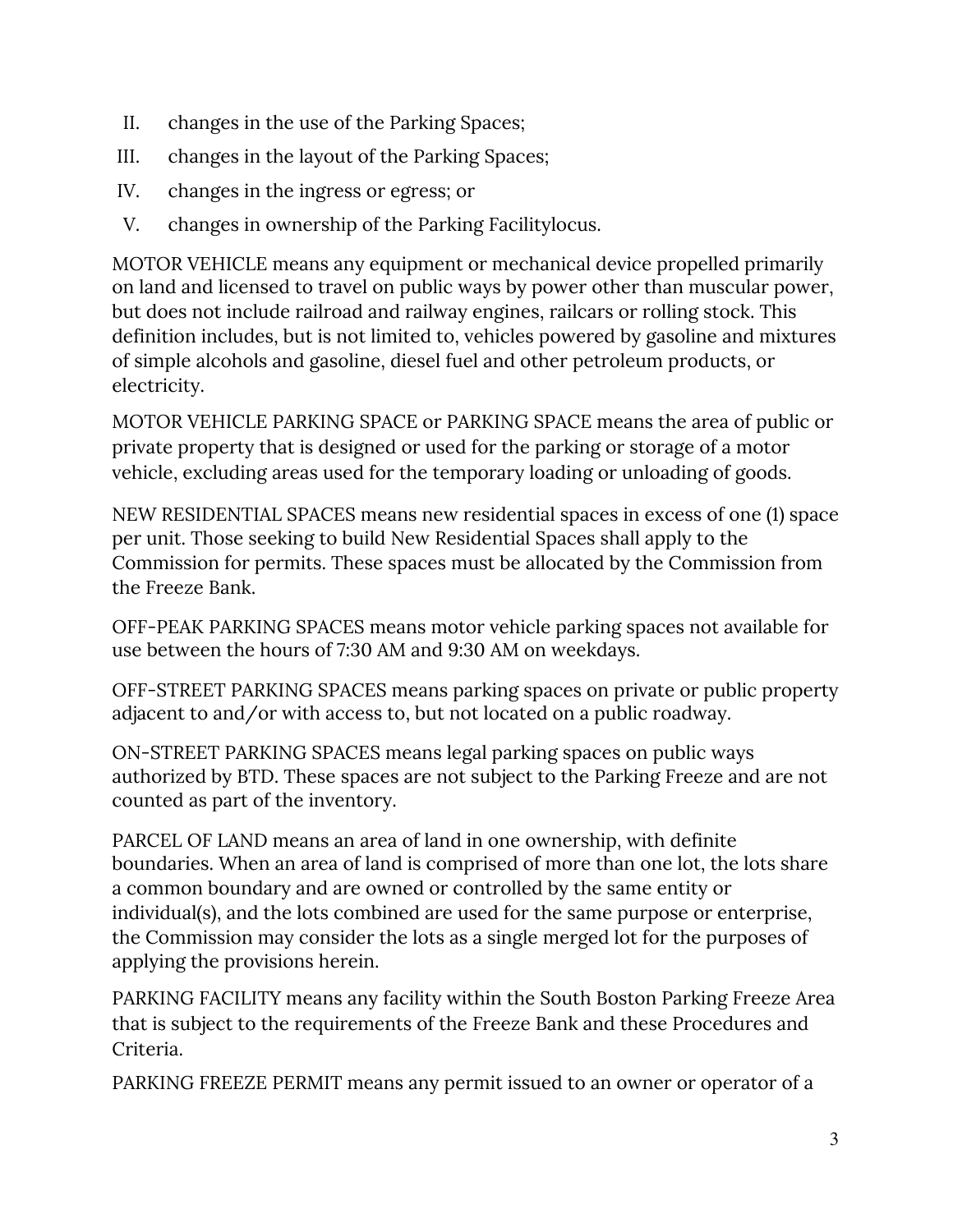Parking Facility where the parking spaces are allocated from the Freeze Bank pursuant to Section V of these Procedures and Criteria.

PERSON shall be defined to include all federal, state, regional, and local political subdivisions, agencies, departments, authorities, and an individual, partnership, association, firm, syndicate, company, trust, corporation, or any other entity recognized by law as the subject of rights and duties.

REMOTE PARKING SPACES means any parking space which serves end uses outside of a parking freeze area including, but not limited to, parking for airport use, for Downtown Boston parking, and for remote employee parking.

RESIDENTIAL PARKING SPACES means off-street parking that is for the exclusive use of residents, guests, visitors, and/or staff of an adjacent residential structure or residential structure within the surrounding area.

RESTRICTED USE PARKING means temporary parking in excess of the permitted number of spaces. Such parking may only be provided in the parking freeze area administered by the Commission in the South Boston Piers Zone or the South Boston Industrial/Commercial Zone for up to ten days per year.

SOUTH BOSTON PARKING FREEZE AREA means the area as established in 310 CMR 7.33, and is divided into three zones defined as:

- 1. the South Boston Piers Zone;
- 2. the South Boston Industrial/Commercial Zone; and
- 3. the South Boston Residential Zone.

SURROUNDING AREA shall be defined as 300 feet from the development project's limit.

#### **Section III. South Boston Freeze Area**

A. South Boston Piers Zone: beginning at the point where Mount Washington Street meets the high water line of the Fort Point Channel and continuing in a westerly direction to the center point of the Channel; then northeasterly along the imaginary center line of the Channel to the Boston Inner Harbor; then continuing southeasterly along the high water line to the southern center point of the Reserved Channel and continuing westerly in a straight line along the Channel direction to a point where it meets Summer Street; then following Summer Street in a northwesterly direction to a point where it meets Fargo Street; then following Summer Street in a northwesterly direction to a point along Fargo Street where it meets B Street; then westerly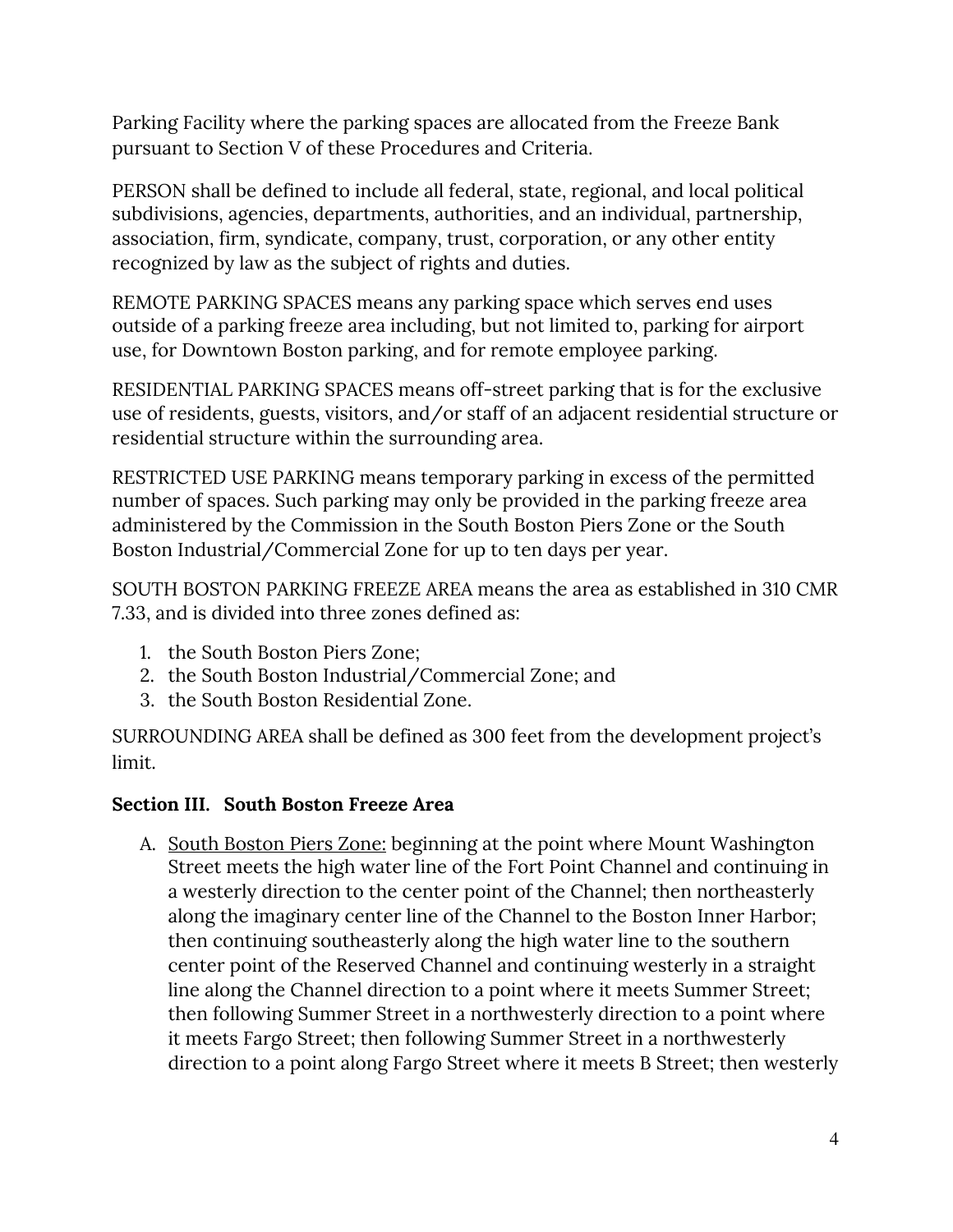along an imaginary straight line back to the point where Mount Washington meets the high water line.

- B. South Boston Industrial/Commercial Zone: beginning at the point where Southampton Street meets the railroad tracks and continuing northerly along the 5 railroad tracks, to the West Fourth Street Bridge; then southeasterly along the Bridge to the center point of the Fort Point Channel; then north and northeasterly along the center line of the Channel to the point where it meets the imaginary line extending to the point to the beginning of the Piers Zone to its end point where it meets the imaginary line extending easterly along the center line of Reserved Channel and then southerly in a straight line to the point where it meets the northeastern edge of the residential Zone boundary line; then following said boundary line westerly, northerly, and southerly back to the point where Southampton Street meets the railroad tracks.
- C. South Boston Residential Zone: beginning at the point where Southampton Street meets Dorchester Avenue, and continuing in a northerly direction along Dorchester Avenue, to West Second Street; then southeasterly along West Second Street, to B Street; then northwesterly along B Street to West First Street; then southerly along West First Street to the point where it meets East First Street and continuing along East First Street to the point where it meets Day Boulevard; then following along Day Boulevard in a southwesterly direction to the point where it meets Preble Street and continuing along Preble Street back to the point where Southampton Street meets Dorchester Avenue.

#### **Section IV. Responsibilities of the Air Pollution Control Commission**

- A. The Commission is a five (5) member body established pursuant to the City of Boston Code, Ordinances, Chapter 7, Section 2. It is provided full jurisdiction to regulate and control atmospheric pollution under M.G.L. Chapter 111, § 31C and 310 CMR 7.33, and other applicable laws, ordinances, and regulations.
- B. The Commission shall, on behalf of the City of Boston, coordinate and administer the issuance of Parking Freeze Permits. In carrying out this responsibility, the Commission shall perform, or cause to be performed, the following duties, among others:
	- i. Maintain to the extent possible complete and accurate records that indicate the current inventory of allocated Parking Spaces located within the Freeze Area and the current number of Parking Spaces that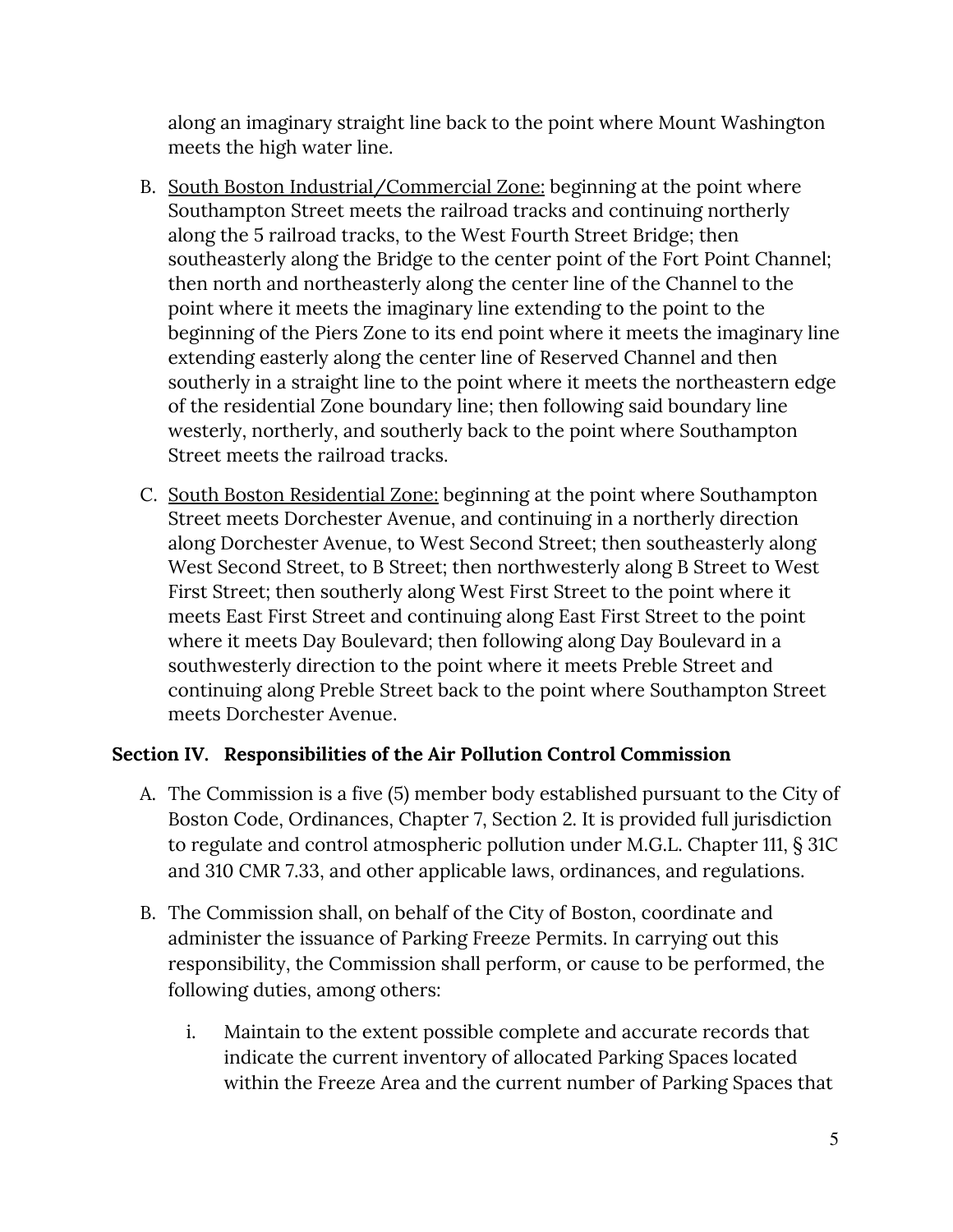remain available for allocation pursuant to these Procedures and Criteria;

- ii. In accordance with the procedures set below, process all applications for Parking Freeze Permits; and
- iii. Prepare an annual report to the Regional Administrator of the Environmental Protection Agency and Commissioner of the Commonwealth of Massachusetts Department of Environmental Protection.
- C. In carrying out these duties, the Commission shall consult with and seek the assistance of other appropriate agencies of the city, state, and federal governments, including requesting that the Boston Redevelopment Authority, doing business as the Boston Planning and Development Agency (the "BPDA") or any successor Agency, the BTD or any successor Department, analyze and make recommendations on applications for Parking Freeze Permits.
- D. The Commission shall, by majority vote, approve, disapprove, or approve with conditions all applications for Parking Freeze Permits, provided, however, that it may delegate its authority as provided herein.
- E. The Commission shall have the power to enforce the provisions of these Procedures and Criteria and the provisions of 310 CMR 7.33, as amended, and to modify, amend or rescind its approval of a Parking Freeze Permit.
- F. The Commission or its designee may, as far as it deems necessary in carrying out the provisions herein, enter upon any lands subject to a Parking Freeze Permit, at reasonable times and without prior notice, in order to conduct inspections related to compliance with the terms and conditions of a Parking Freeze Permit.

#### **Section V. General Provisions**

- A. Any owner or operator of a Parking Facility within the South Boston Parking Freeze Area, must maintain a valid Parking Freeze Permit pursuant to Section VI of these Procedures and Criteria.
- B. No Person shall commence construction or modification of a Parking Facility within the South Boston Parking Freeze Area without first obtaining a Parking Freeze Permit from the Commission pursuant to these Procedures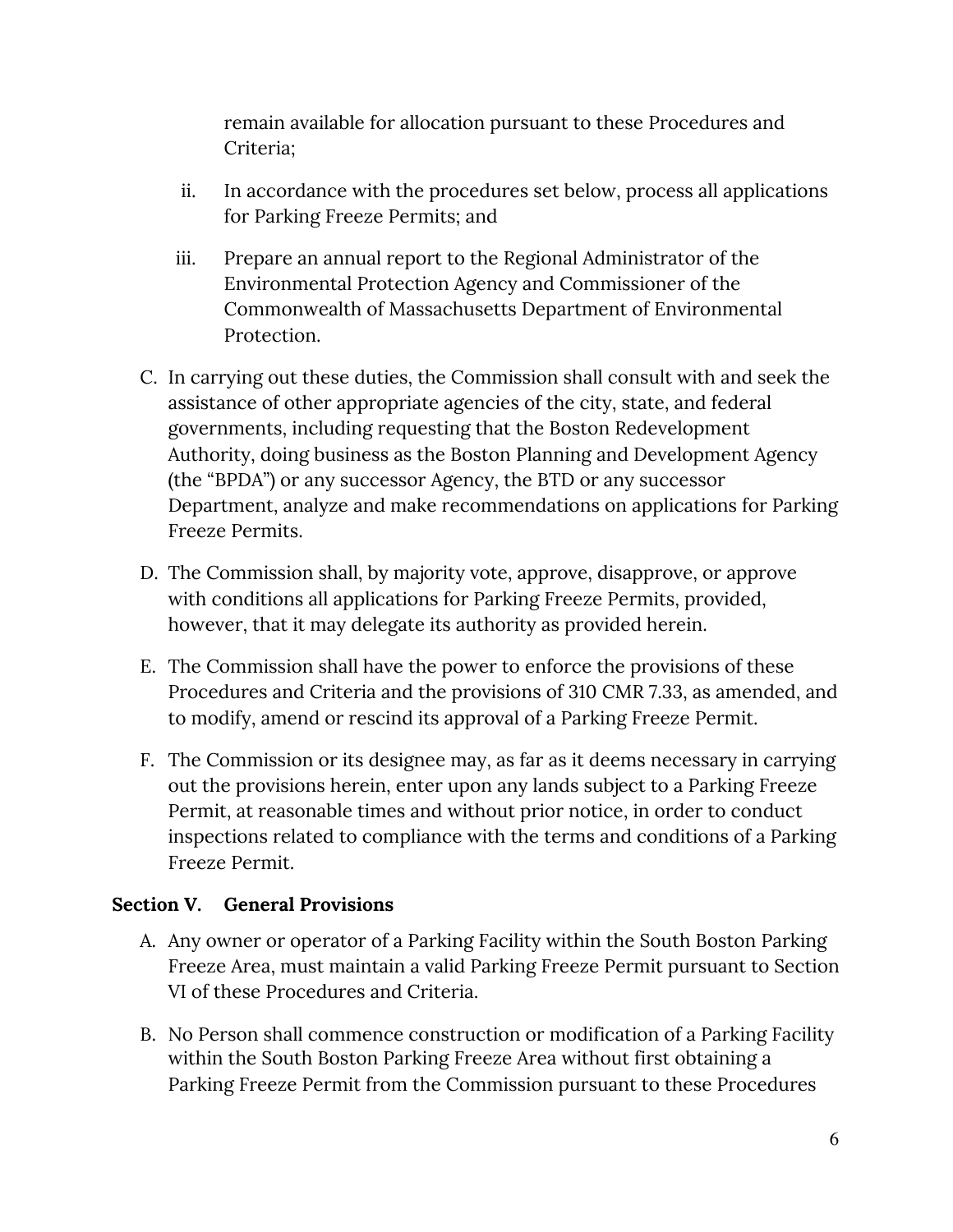and Criteria.

- C. No Person within the South Boston Parking Freeze Area Piers Zone and the Industrial/Commercial Zone shall use, or allow to be used, real property or vessels under its ownership or control for the purpose of a motor vehicle parking space unless the real property or vessel containing such parking spaces has the applicable Parking Freeze Permit from the Commission issued under these Procedures and Criteria.
- D. No Person within the South Boston Parking Freeze Area Residential Zone shall use, or allow to be used, real property or vessel under its ownership or control for the purpose of a remote motor vehicle parking space unless the real property or vessel containing such parking spaces has the applicable Parking Freeze Permit from the Commission issued under these Procedures and Criteria.
- E. No Person within the South Boston Parking Freeze Area Piers Zone and the Industrial/Commercial Zone shall allow for the parking of motor vehicles in excess of the number of motor vehicle parking spaces established by the parking freeze under 310 CMR 7.33.
- F. No Person within the South Boston Freeze Area Residential Zone shall allow for the remote parking of motor vehicles in excess of the number of remote parking spaces established by the parking freeze under 310 CMR 7.33.
- G. Any modification of an existing Parking Facility that solely decreases the number of Parking Spaces at the existing Parking Facility or changes the layout of existing Parking Spaces, may be approved administratively by the Commission's designee. Section VI(A)(iii) and Section VI(D) shall not apply to such modifications.
	- i. The Commission's designee shall approve such modification, provided the permittee under the existing Parking Freeze Permit provides the Commission an up-to-date site plan and justification for such change or decrease, to be reflected in the Commission's records. Failure to do so shall constitute a violation of these Procedures and Criteria and may result in enforcement action pursuant to Section VIII. Said site plan must include, at a minimum, the existing conditions, the proposed project, grading and spot elevations, location of the facility, layout of all the spaces, entry and exit locations, and total square footage of the parking area.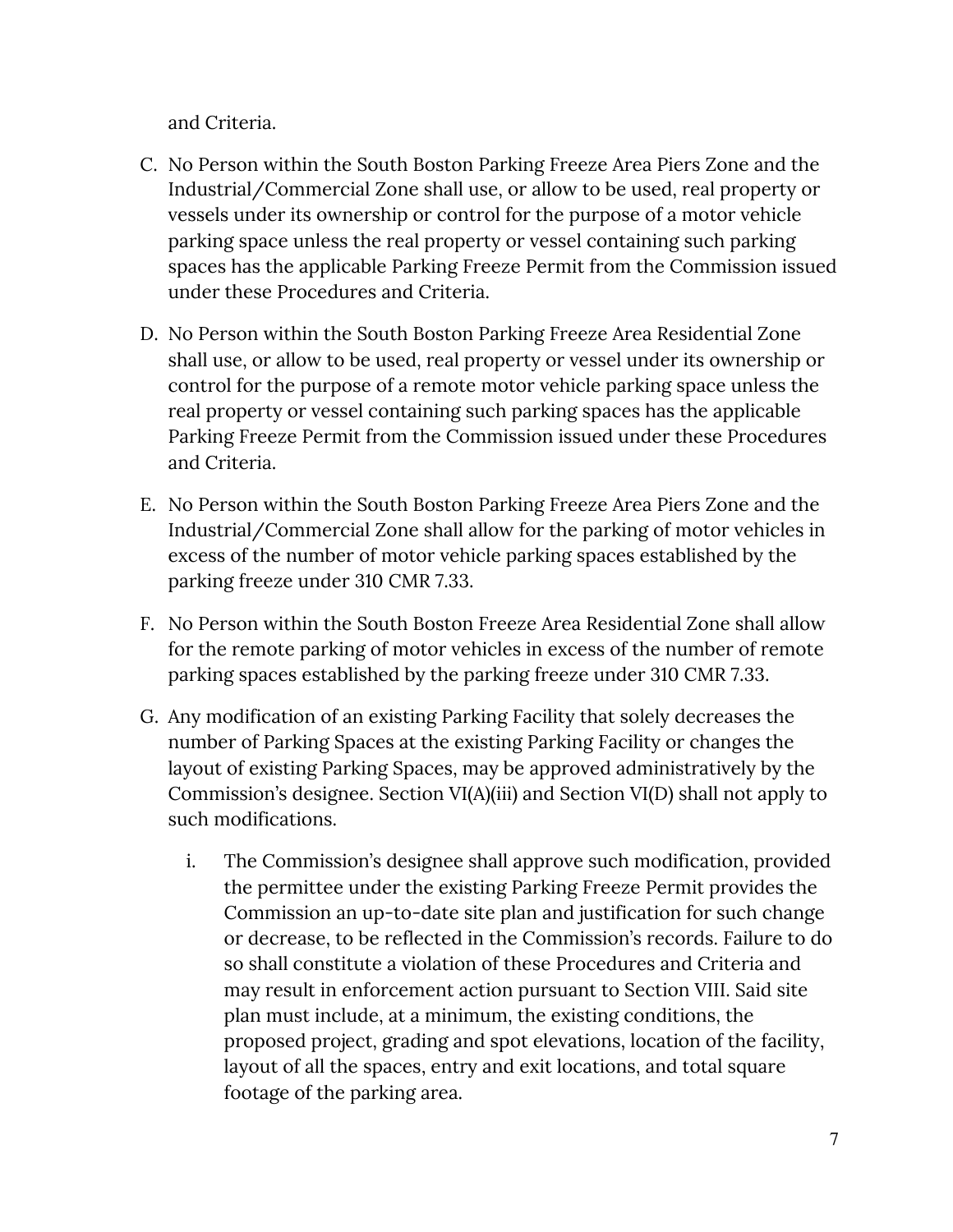- H. Any modification of an existing Parking Facility that solely changes the ownership of the existing Parking Facility may be approved administratively by the Commission's designee. Section VI(A)(iii) and Section VI(D) shall not apply to such modifications.
	- i. The Commission's designee shall approve such proposed modification, provided the permittee provides notice to the Commission within fourteen (14) days of the change. Failure to do so shall constitute a violation of these Procedures and Criteria and may result in enforcement action pursuant to Section VIII. Notice shall include (i) a copy of the instrument evidencing the transfer of the rights and obligations under such Parking Freeze Permit to the successor-owner and assumption by the successor- owner of said rights and obligations and (ii) the name and address of the new permittee, to be reflected in the Commission's records.
- I. Any modification or closing of a permitted Parking Facility that reduces the number of parking spaces available at a specific site must be reported to the Commission in writing, and shall specify the exact number and location of spaces eliminated and the reasons for the elimination, pursuant to Section V(G). Failure to do so shall constitute a violation of these Procedures and Criteria and may result in enforcement action pursuant to Section VIII. All such spaces will then be added to the Freeze Bank and be available for allocation within the South Boston Parking Freeze Area pursuant to these Procedures and Criteria. Provided that the decrease in the number of Parking Spaces available at said Parking Facility is temporary and for less than one year, that after the interim period the original number of spaces is not exceeded and the entrances and the exits are not changed, and that the decrease and the date at which the decrease takes effect are noted in the facility's records in a detailed manner, the decrease need not be reported.
- J. Rights to eliminated parking spaces cannot be transferred by or between any person or entities, or between parcels of land but shall revert back to the City for listing and use as spaces available for allocation.
- K. Prior to requesting a modification to a Parking Freeze Permit, the holder of a Parking Freeze Permit may request a determination from the Commission as to whether any proposed change in the operation of the parking facility will require a modification to the Parking Freeze Permit.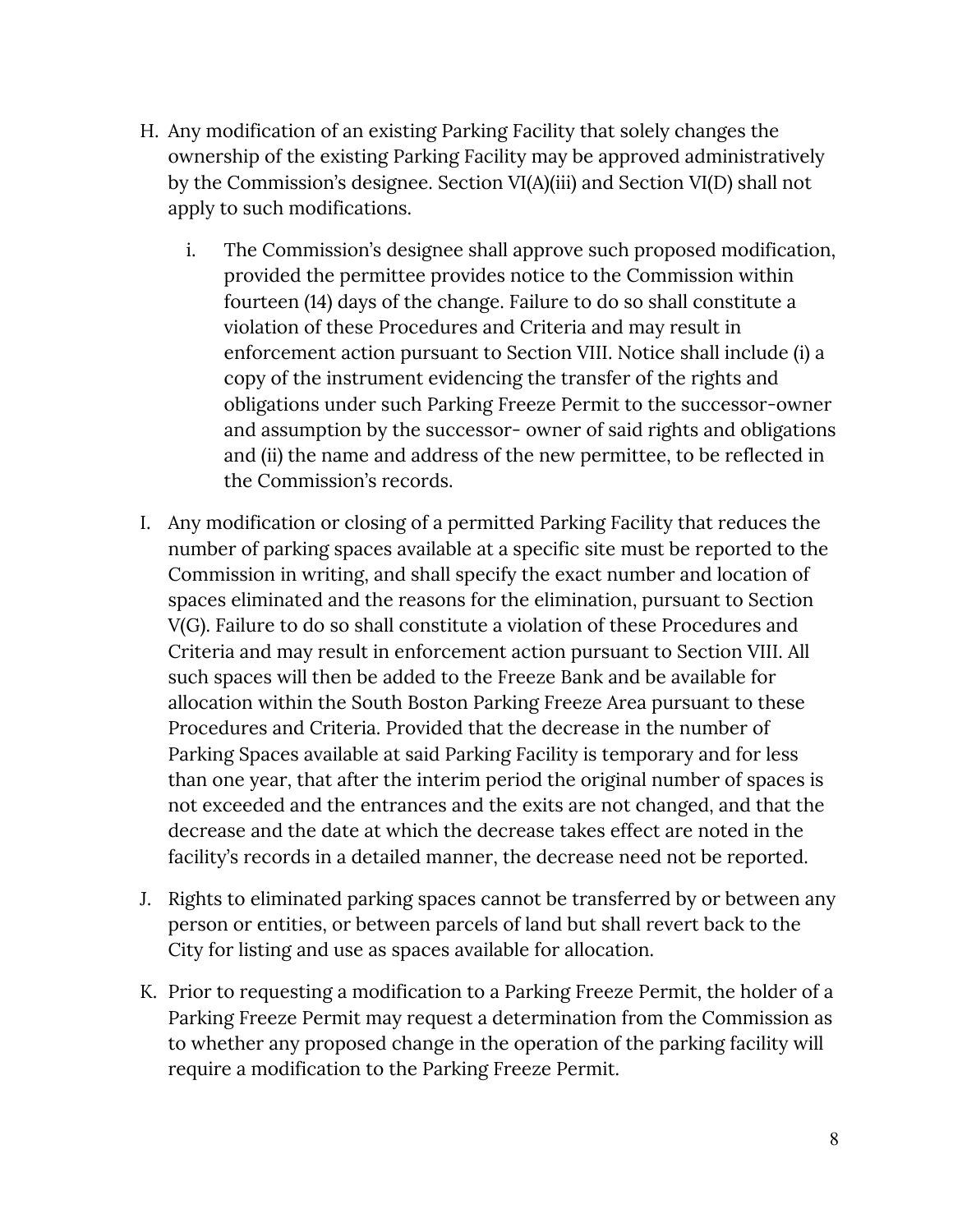- L. The Commission may establish a parking freeze bank which shall initially consist of an amount equal to 10% of the base inventory. Additionally, motor vehicle parking spaces which have been physically eliminated may be added to the parking freeze bank. The Commission may, by majority vote at a public hearing, permanently eliminate spaces from the Freeze Bank and South Boston Parking Freeze Inventory.
- M. Parking Spaces allocated to a Parking Facility pursuant to these Procedures and Criteria shall be returned to the Freeze Bank when the holder of a Parking Freeze Permit has failed to complete the construction or modification of the Parking Facility within three (3) years from the date of issuance, unless an extension has been granted by the Commission. If, at the end of the three-year period the project is not completed, an extension may be requested, in writing, from the Commission. Such request must show (a) good cause exists for the delay in proceeding, and (b) the holder of a Parking Freeze Permit has continued to pursue the project diligently in other forums in the intervening period; provided, however, that unfavorable financial circumstances shall not constitute good cause for delay. If an extension is not granted, any Parking Spaces associated with Parking Freeze Permit shall be returned to the Freeze Bank.
- N. Any holder of a Parking Freeze Permit must notify the Commission in writing, if, at the end of the construction or modification of the Parking Facility, the number of Parking Spaces in the Parking Facility is less than the number of Parking Spaces allocated in the Parking Freeze Permit. Such notification shall specify the exact number of Commercial or Residential Parking Spaces in the Parking Facility and request the Parking Freeze Permit be modified pursuant to Section V(G). Any returned Commercial Parking Spaces not included in the modified Parking Freeze Permit shall be returned to the Freeze Bank.
	- i. Failure to report that the number of Parking Spaces in the Parking Facility is less than the number of Parking Spaces allocated in the Parking Freeze Permit, provided the decrease is not a temporary change recorded pursuant to Section V(I), shall constitute a violation of these Procedures and Criteria and may result in enforcement action pursuant to Section VIII, up to and including modification, suspension or revocation of the Parking Freeze Permit or Exemption Certification.
- O. Any construction or modification of a Parking Facility authorized pursuant to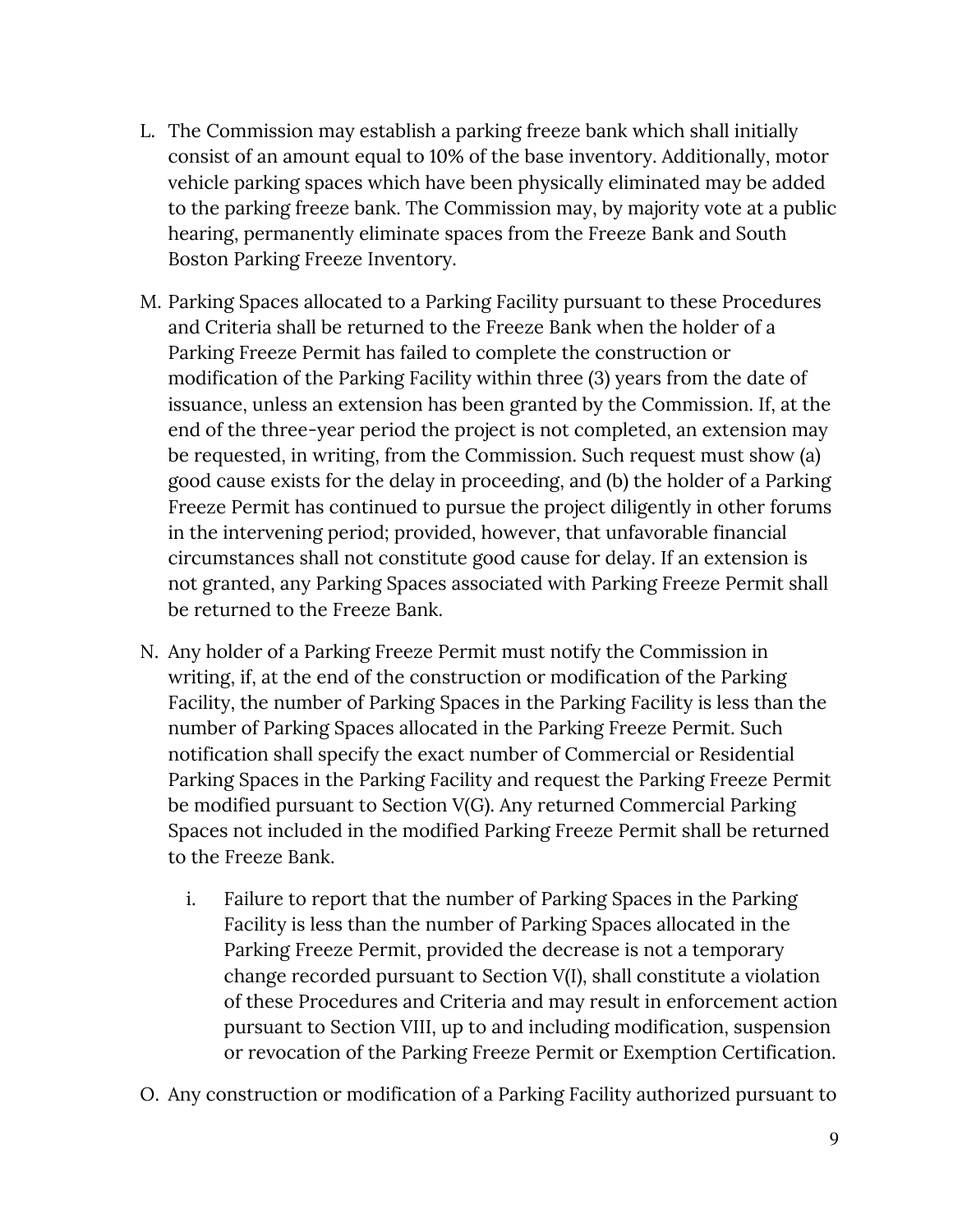a Parking Freeze Permit issued under these Procedures and Criteria shall be carried out in accordance with the site plan and design submitted with the application. Said site plan must include, at a minimum, the existing conditions, the proposed project, grading and spot elevations, location of the facility, layout of all the spaces, entry and exit locations, and total square footage of the parking area. Should the applicant wish to alter the site plan or design submitted with the application subsequent to issuance of the Parking Freeze Permit, the Commission must approve any change in said plan or design prior to the applicant undertaking such construction or modification.

- P. All Parking Facilities (excluding garages) shall comply with the City of Boston Transportation Department's Rules Regulating Open-Air Parking Spaces..
- Q. Restricted Use parking may only be provided in the South Boston Piers Zone or the South Boston Industrial/Commercial Zone for up to ten days per year on the conditions of 310 CMR 7.24 and pursuant to the procedures established in 310 CMR 7.33. The provision of restricted use parking shall require substantial documentation including demand management plans and programs to be provided to the Department of Environmental Protection by the Commission to explain such use and to document how such use will be avoided in the future.
- R. Restricted use parking spaces shall be subject to the following monitoring and reporting provisions:
	- i. On December 31 of each calendar year the Commission shall submit to the Department of Environmental Protection a letter containing an estimate of the number of days and dates on which the Commission anticipates the need over the following calendar year to invoke the use of restricted use parking spaces, including the estimated number and location of said spaces;
	- ii. The Commission shall monitor and track the use of these restricted use parking spaces continuously throughout the year and on March 1 of the following year shall submit a report to the Department of Environmental Protection describing actual dates, locations, and numbers of restricted use parking spaces used in the preceding calendar year.
- S. The Commission will grant initial permits to all property owners who have parking spaces displaced by the Central Artery Construction Project, as the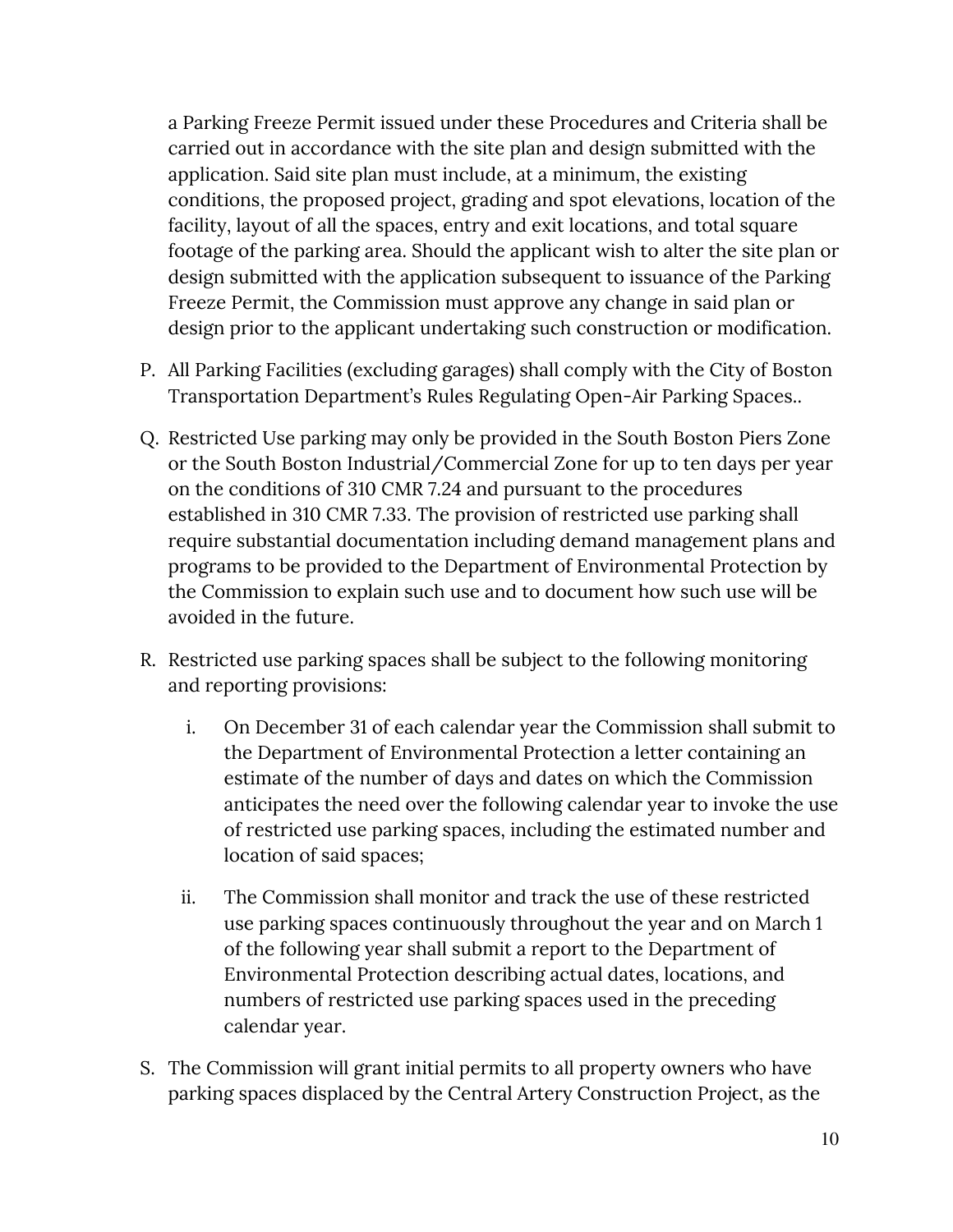total number of 1) spaces documented in the Central Artery Final EIR as displaced and 2) spaces remaining on the property. (Final Supplement EIR Central Artery Third Harbor Tunnel Project, Summary of Changes to Appendices, Figure 2.4 South Boston/South Boston Bypass Road Area –Parking Impacts). Spaces permanently displaced by the project will be banked by the Commission and earmarked for the affected property owner for two (2) years after the opening of the Central Artery mainline to general traffic, after which time they will become part of the available motor vehicle parking freeze bank. Spaces temporarily displaced project will be banked by the Commission and earmarked for the affected property 12 owner for one year after the property taken temporarily by the Central Artery Project is returned to the property owner's control, after which time they will become part of the available motor vehicle parking freeze bank.

- T. At such time as the Central Artery/Third Harbor Tunnel project is open for general public use, an inventory of existing motor vehicle parking spaces, available in the South Boston Piers Zone shall be submitted by the Commission to the DEP. Following DEP recertification of the parking freeze number for the South Boston Piers Zone, 10% of the inventory of all motor vehicle parking spaces, including remote and off-peak parking spaces, may, after public hearing and vote by the Commission, be added to the Bank.
- U. In the event that the Massachusetts Port Authority (Massport) acquires any interest in property in the South Boston Freeze Area, which interest shall include only the acquisition of property by purchase or a lease with a term of more than one year, the number of motor vehicle parking spaces on such property shall be deleted from the inventory of parking spaces, provided that Massport has provided the Commission with actual notice of said acquisition by way of a copy of the deed where the property is acquired by purchase or a copy of the lease where the property is acquired by lease. In the event that Massport conveys an interest in property in the South Boston Freeze Area, which interest shall include only the conveyance of property by sale, the number of motor vehicle parking spaces on such property shall be added to the inventory of parking spaces.
- V. The issuance of a Permit hereunder shall in no way be considered or construed to provide the owner, operator or tenant with any rights or approvals to use such parking spaces under any other law, ordinance or regulation and shall not be construed to confer a "property right".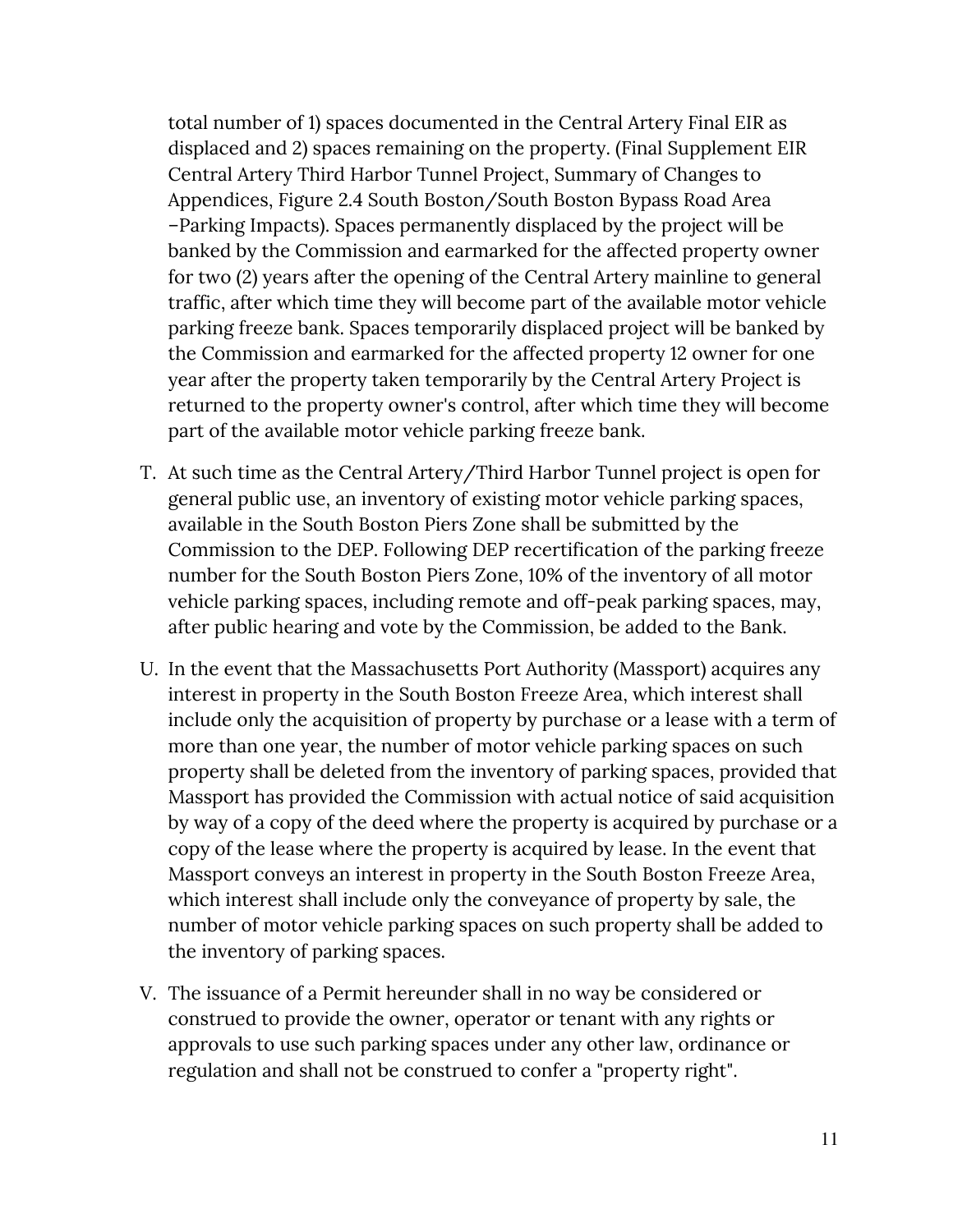#### **Section VI. Applications and Public Hearings by the Air Pollution Control Commission**

#### A. Procedures for Obtaining or Modifying a Parking Freeze Permit

- i. Any new Parking Facility is subject to these Procedures and Criteria and 310 CMR 7.33, and must submit an application for a Parking Freeze Permit prior to commencing construction or modification.
- ii. Every application for a Parking Freeze Permit shall be submitted on such a form as the Commission may, from time to time, designate. All information and required design and site plans shall be furnished. If an application is incomplete in any respect, it may be rejected.
- iii. Fees for processing applications for a Parking Freeze Permit shall be paid by check, made out to the City of Boston Air Pollution Control Commission, and submitted along with the application. No Parking Freeze Permit shall be issued until the application fee, as designated by the Commission in Appendix B, has been collected. In addition, the applicant shall be responsible for the costs of the advertising fees associated with the publication of the notice of hearing.
- iv. One (1) paper copy and one (1) electronic copy of every application for a Parking Freeze Permit, including the associated site plan, shall be submitted to the Boston Air Pollution Control Commission. Hard copies can be mailed or hand delivered to Boston City Hall, Room 709, Boston, MA 02201.

#### B. Procedures for Renewing a Parking Freeze Permit

- i. A Parking Freeze Permit issued hereunder shall, unless said Parking Freeze Permit has been suspended or revoked, expire on the first day of July in the year succeeding the year in which it was issued. Every holder of a Parking Freeze Permit must annually renew said Parking Freeze Permit on or before the first day of July by submitting the renewal form as designated by the Commission.
- ii. The Commission, through its designee, will annually renew existing Parking Freeze Permits for a fee, as designated by the Commission in Appendix B, when the applicant certifies there have been no modifications to the Parking Freeze Permit.
- iii. After the first day of July, the Commission may allow a grace period of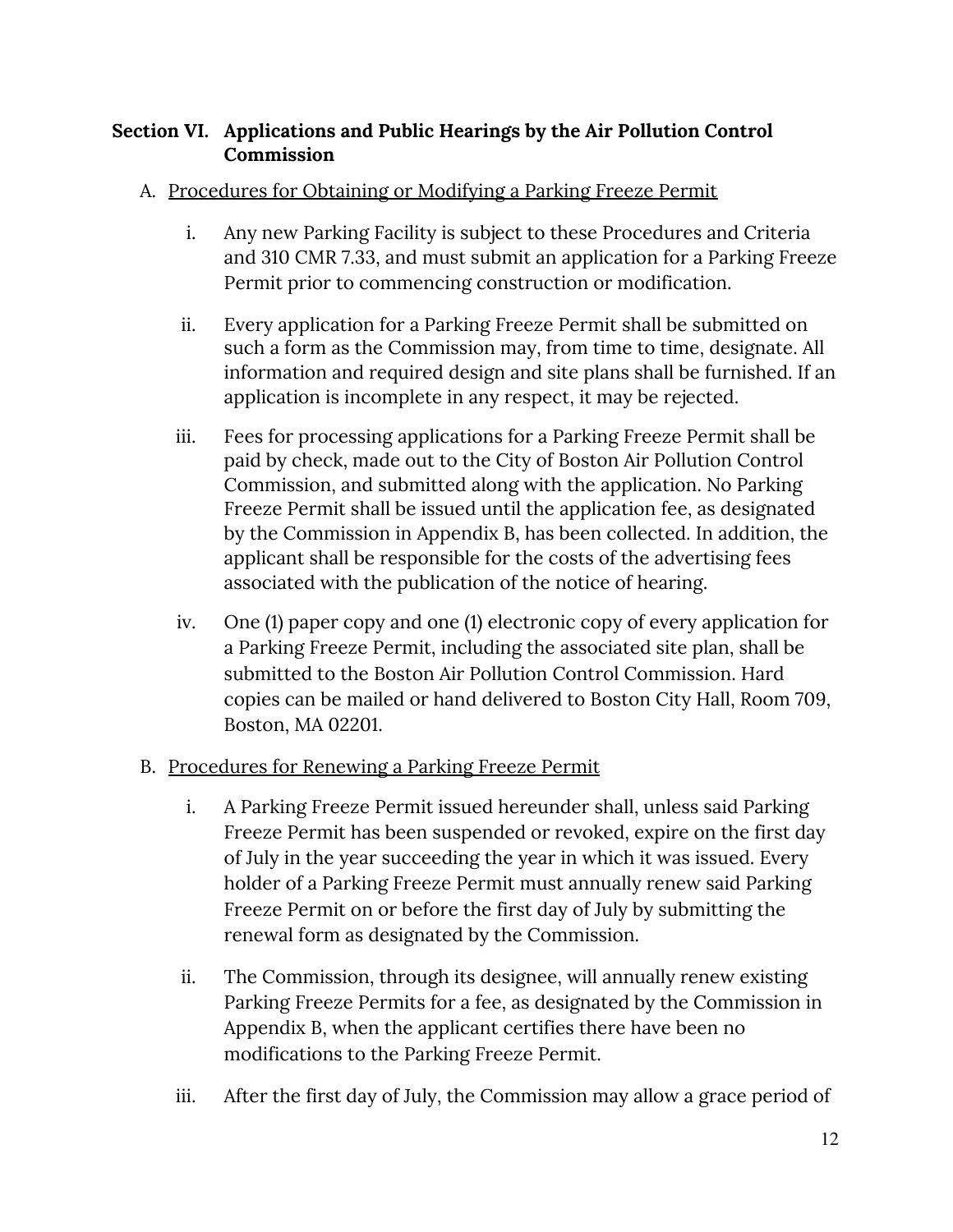up to 10 business days to allow any holders of a Parking Freeze Permit to renew their Parking Freeze Permit. Holders of a Parking Freeze Permit that fail to renew their Parking Freeze Permit on or before the first day of July or during the allotted grace period, shall be subject to enforcement proceedings listed in Section VIII of these Procedures and Criteria.

#### C. Renewal Requirements

i. Any holder of a Parking Freeze Permit shall at the time of renewal, unless said Parking Freeze Permit has been suspended or revoked, submit a signed renewal form, as the Commission may, from time to time, designate, which shall report any reduction in the number of Parking Spaces available in the Parking Facility and the reasons for the elimination. All such spaces included within the reduction will then be added to the Freeze Bank and be available for allocation within the Freeze Area pursuant to these Procedures and Criteria.

A Parking Freeze Permit will not be renewed should an applicant fail to provide the renewal form or renewal fee.

#### D. Time Periods

- i. The Commission shall hold hearings regarding applications for Parking Freeze Permits at least quarterly on or about the 15th day of March, June, September, and December, provided there are Park and Fly or Rental Motor Vehicle Parking Spaces available for reallocation within the limits of the Freeze or provided there are applications for Parking Freeze Permits submitted by the filing deadline.
- ii. Only applications received at least thirty (30) days prior to the next scheduled hearing will be considered at that date, unless the Commission, at its discretion, has granted permission in writing for a late filing and the applicant is capable of meeting all notification requirements. All applications to request a new or modify an existing Parking Freeze Permit, not handled administratively pursuant to Section V(G) or Section V(H), will be considered in the order received.
- iii. The Commission shall provide the applicant a Notice of Public Hearing which must be published by the applicant, at its expense, in a newspaper of general circulation in the Freeze Area. The notice shall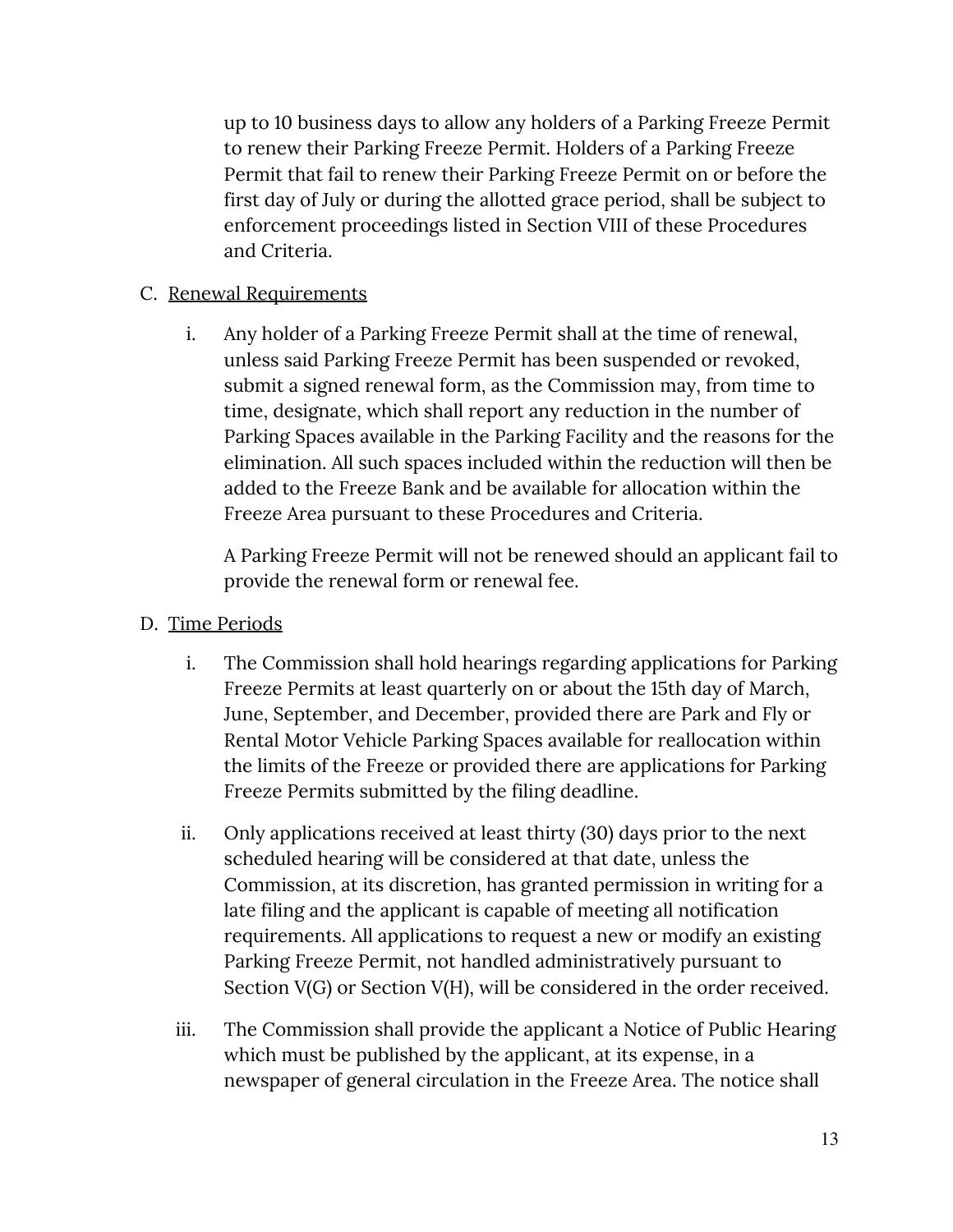be published at least fourteen (14) days, but not more than twenty-one (21) days in advance of the hearing and shall state the date, time, and place of such hearing, as well as a description of the premises, including a street address, if any, and a brief description of the request. The notice shall indicate that a copy of the application(s) is available for public inspection at the office of the City of Boston Environment Department. A copy of the notice, as published, and the date, page, and name of the publication shall be submitted to the Commission prior to the hearing date.

- iv. The applicant shall provide notification in writing, or by other means such as the Commission may determine, to all abutters of the affected premises with a copy of the public hearing notice at least fourteen (14) but not more than twenty-one (21) days prior to the hearing. Written notice shall be provided by hand delivery or certified mail (return receipt requested), or by certificates of mailing.. Evidence of these efforts shall be supplied to the Commission prior to the hearing date.
	- a. Abutters shall mean owners of land abutting the affected premises and owners of land directly opposite on any public or private street or way, and owners of land within 300 feet of the property line of the affected premises.
	- b. Abutter notices shall be sent in both English and the second most commonly spoken language(s) in the neighborhood(s) where the project is proposed, per the instructions outlined in the Commission's Filing Guide.
- v. Fourteen (14) days before the hearing date, the Commission's designee will complete a joint staff report, on such a form as the Commission may, from time to time, designate, that analyzes the application, presents transportation and planning facts and data relevant to the criteria set out in Section VII., and highlights any further information required in order to make a full assessment of the application, incorporating any additional information provided by BTD, the BPDA or the Mayor's Office.
- vi. An advance notice of the date of the next hearing will be published at least ten (10) days prior to said hearing by the Boston City Clerk.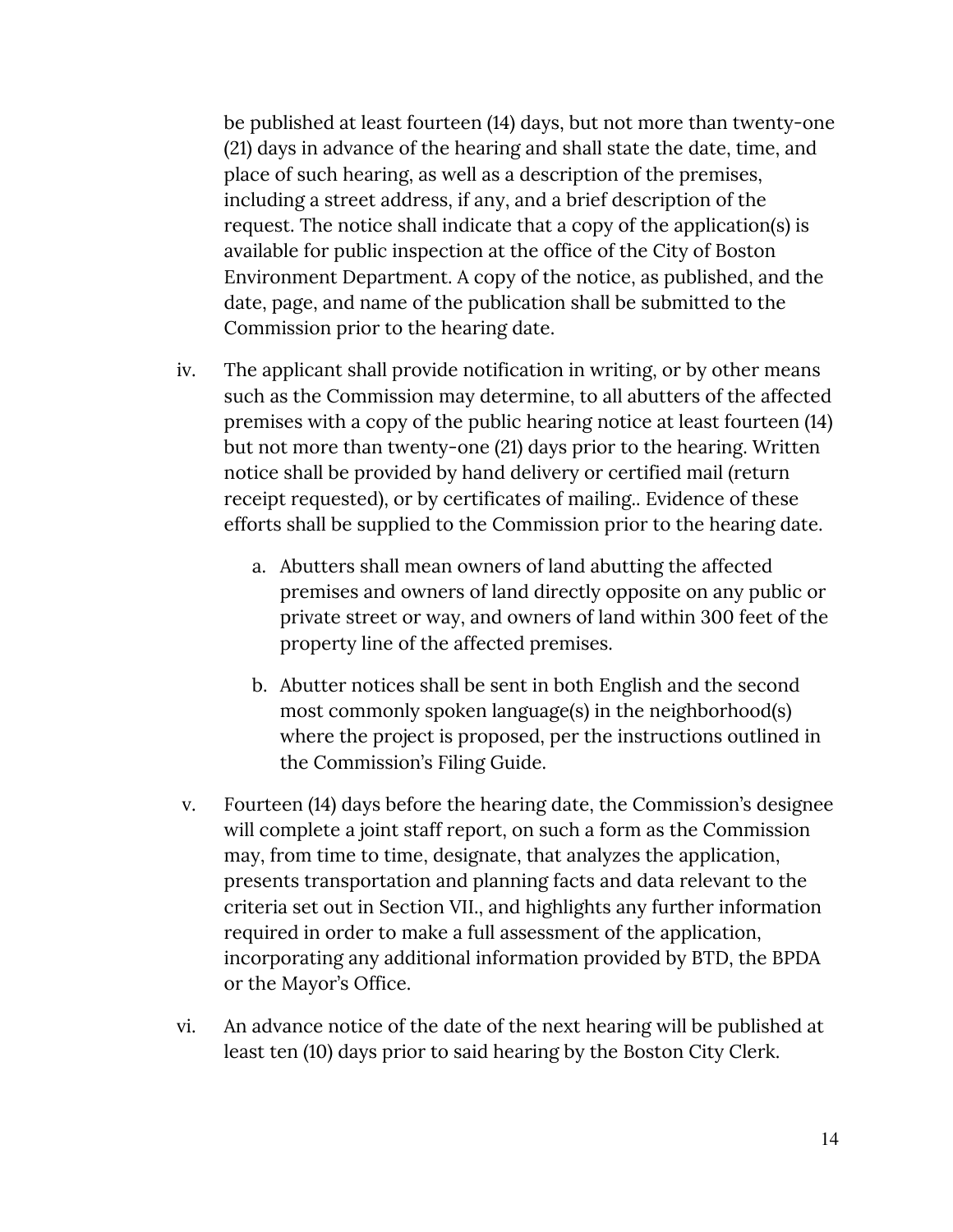- vii. A notice of all applications to be heard at the hearing shall be sent to the Regional Administrator, Environmental Protection Agency, and to the Commissioner, Massachusetts Department of Environmental Protection by the Commission's designee. Notice shall also be sent to the Office of Neighborhood Services and to each District City Councilor representing any part of the Freeze Area, at least ten (10) days prior to the hearing date.
- viii. Within thirty (30) days after the hearing, the Air Pollution Control Commission shall approve or disapprove the application for a Parking Freeze Permit based upon the criteria set forth in Section VII. and on consideration of the information contained in the application and presented at the public hearing. The Commission's findings and determination shall be in writing and shall indicate the location of the Parking Facility or and the number of Parking Spaces, including the special conditions, if any, upon which approval is given.

#### **Section VII. Criteria for the Issuance of a Parking Freeze Permit**

- A. The Commission may approve an application for a Parking Freeze Permit only if all requirements as set forth herein have been met including, without limitation:
	- i. That enough spaces are available for allocation.
	- ii. The proposed facility is currently and shall remain in compliance with all local, state, and federal permit requirements and applicable laws, including these Procedures and Criteria and any Parking Freeze Permit issued hereunder.
	- iii. The proposed facility will be consistent with the following transportation planning objectives:
		- a. it will not add off-street parking in an area that is already adequately served by existing parking facilities or that has adequate transit access;
		- b. it will not contribute significantly to traffic flows during peak traffic periods;
		- c. it is located and designed so that the surrounding sidewalks and streets are sufficient to accommodate pedestrians and vehicular movements;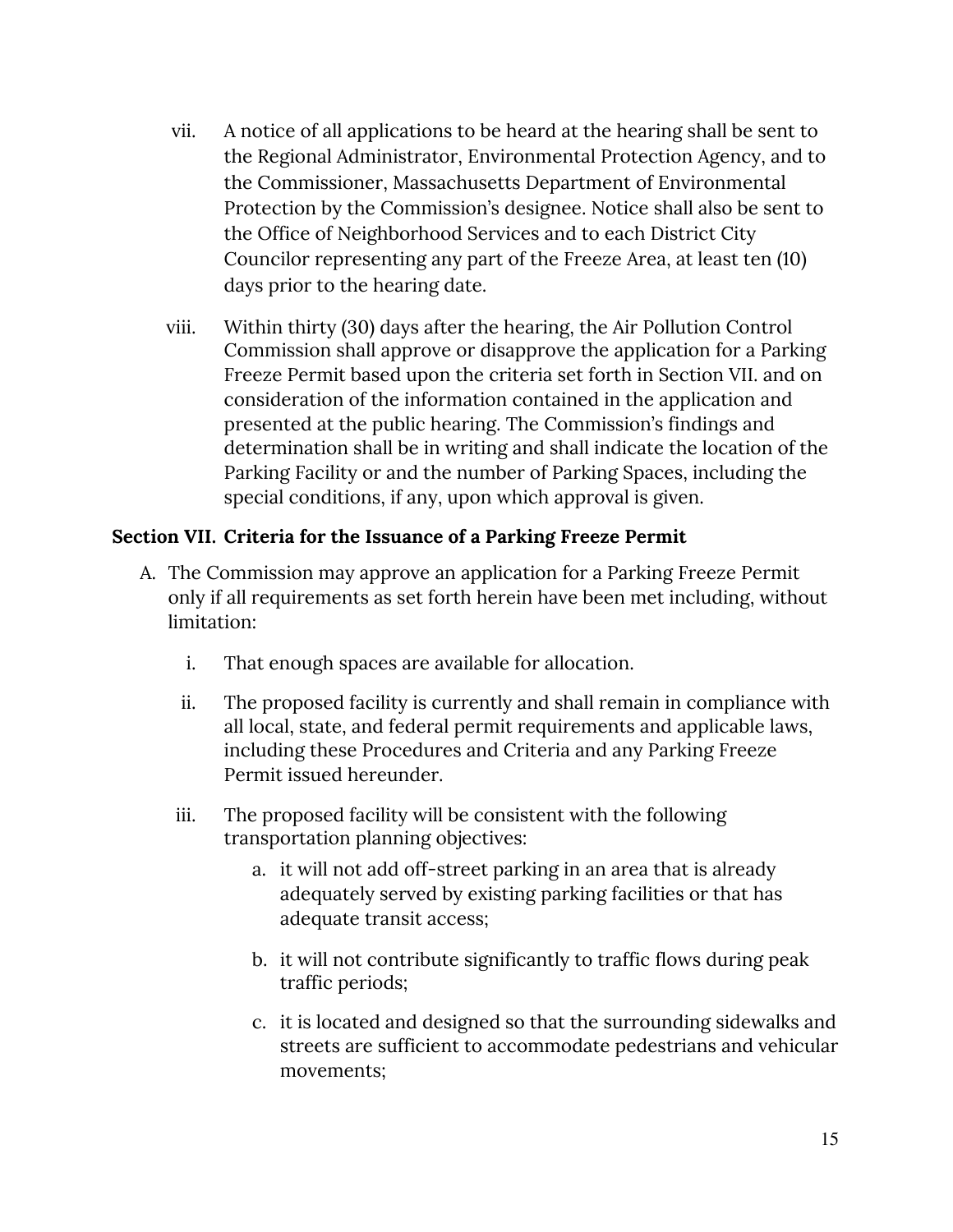- d. it directly serves development in the surrounding area; and
- e. its design, including height, bulk, ground floor use, and landscaping, is in accordance with, and consistent with, architectural and land use patterns in the surrounding area and is itself aesthetically pleasing.
- iv. The proposed Parking Facility will be consistent with the requirements as adopted by the Commission, including but not limited to the electric vehicle readiness policy, the off-street bicycle parking guidelines, parking ratios as established by BTD, and any other sustainable mobility and travel demand management policies, as appropriate and as adopted at the time an application is filed with the Commission.
- v. Any proposed facility in the South Boston Piers Zone must set aside 20% of their total parking supply for off-peak use, and it shall not be available for parking between 7:30AM and 9:30AM. Parking Facility owners or operators shall ensure the off-peak set aside through use of bollards and chains, gates, fencing or other means to physically block access to the off-peak spaces until after 9:30AM, or utilize a suitable electronic parking inventory control system to ensure the availability of the required off-peak spaces, subject to the approval of the Commission.
- B. The Commission shall consider the following factors in its review and approval or denial of Restricted Parking Spaces:
	- i. the location of the facility,
	- ii. the anticipated number of vehicles and the times at which vehicles will enter and leave the facility during the course of the day,
	- iii. the turning movements required for vehicles that enter and leave the facility,
	- iv. the anticipated vehicular volumes on streets and intersections in the vicinity of the facility,
	- v. pedestrians volume counts in the vicinity of a facility, accident experience in the vicinity of a facility, and
	- vi. other factors including, without limitation, vehicle miles traveled by vehicles utilizing a parking facility, adverse impacts or contributions to air pollution or traffic congestion on local and arterial streets, the level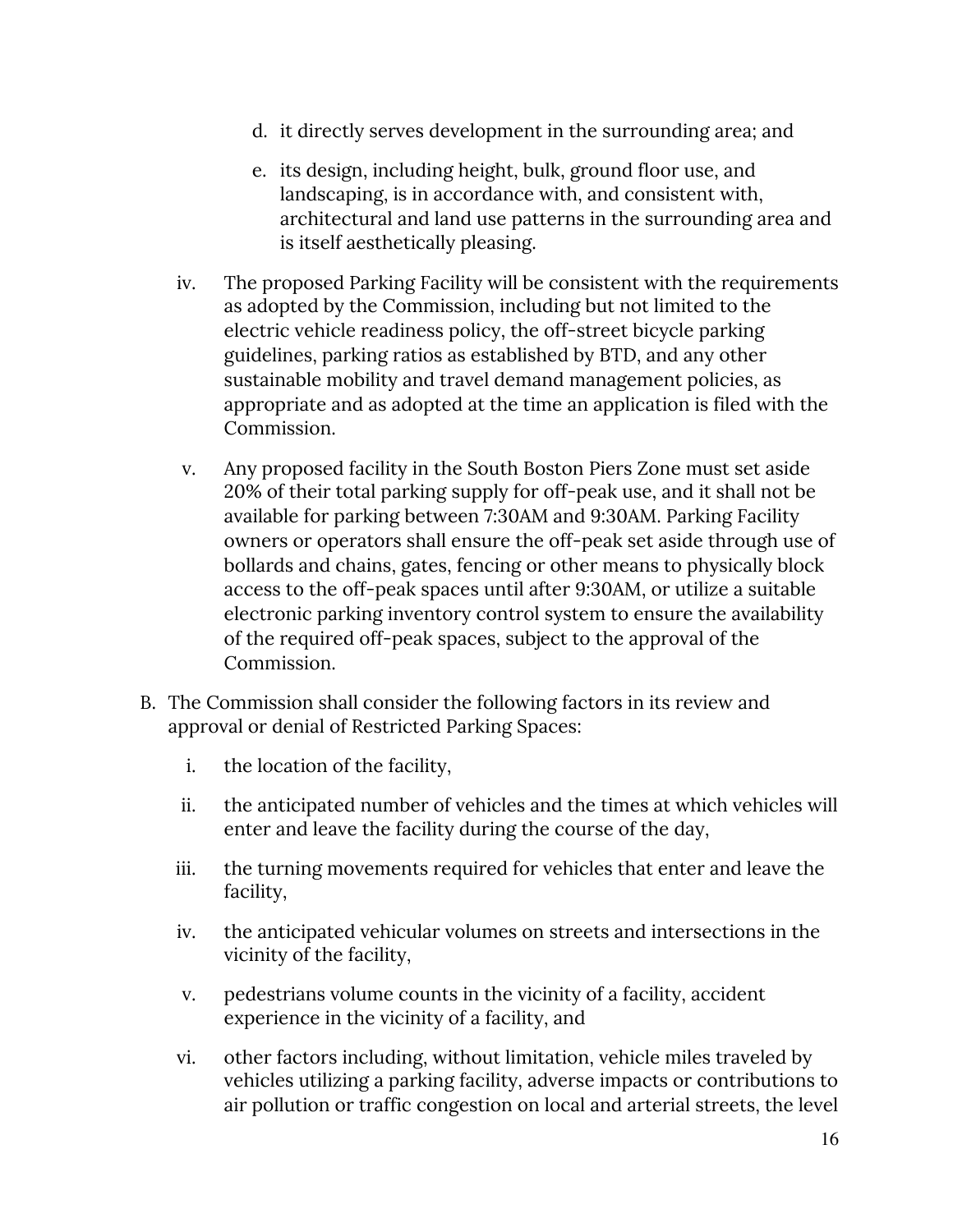of support and commitment to implement available transportation alternatives and demand management programs and plans, and the commitment by the proponent to take appropriate actions to reduce the necessity of making requests for Restricted Use Parking in the future

- C. No remote parking spaces shall be allocated over and above the existing remote parking space inventory. Remote parking spaces returned to the Bank will be reallocated as motor vehicle parking spaces within the Piers or Industrial/Commercial zones. To this end, shuttle bus services, from Parking Facilityto end uses outside the parking freeze area, may not be provided by Parking Facility operators or owners who do not hold a remote Parking Facility permit for that property.
- D. Spaces may only be moved from the Piers Zone to the Commercial Industrial Zone if they are not needed in the Piers area and, either:
	- i. are on contiguous or abutting parcels of land, or;
	- ii. the parking spaces were temporarily or permanently impacted or displaced by the CA/T project, and/or;
	- iii. the Commission determines that the relocation of the motor vehicle spaces will reduce adverse impacts or contributions to air pollution or traffic congestion on local and arterial streets.
- E. Parking Freeze Permit approval is subject to compliance with the provisions of these Procedures and Criteria, 310 CMR 7.33 and the terms and conditions in the Parking Freeze Permit, which shall include, without limitation, the maximum number of motor vehicle parking spaces allowed, conditions governing the use of the parking spaces, location of the parking facility, the location of the ingress and egress to said facility, landscaping, design and signage.

#### **Section VIII.Enforcement Proceedings**

The provisions of these Procedures and Criteria and of 310 CMR 7.33, and the terms and conditions in the Parking Freeze Permits issued hereunder, shall be enforced by the Commission or its designee by way of the provisions provided herein or by filing an action in a court of competent jurisdiction in accordance with Massachusetts law. The Commission is not required to commence or complete the enforcement provisions provided herein prior to seeking enforcement by filing a court action.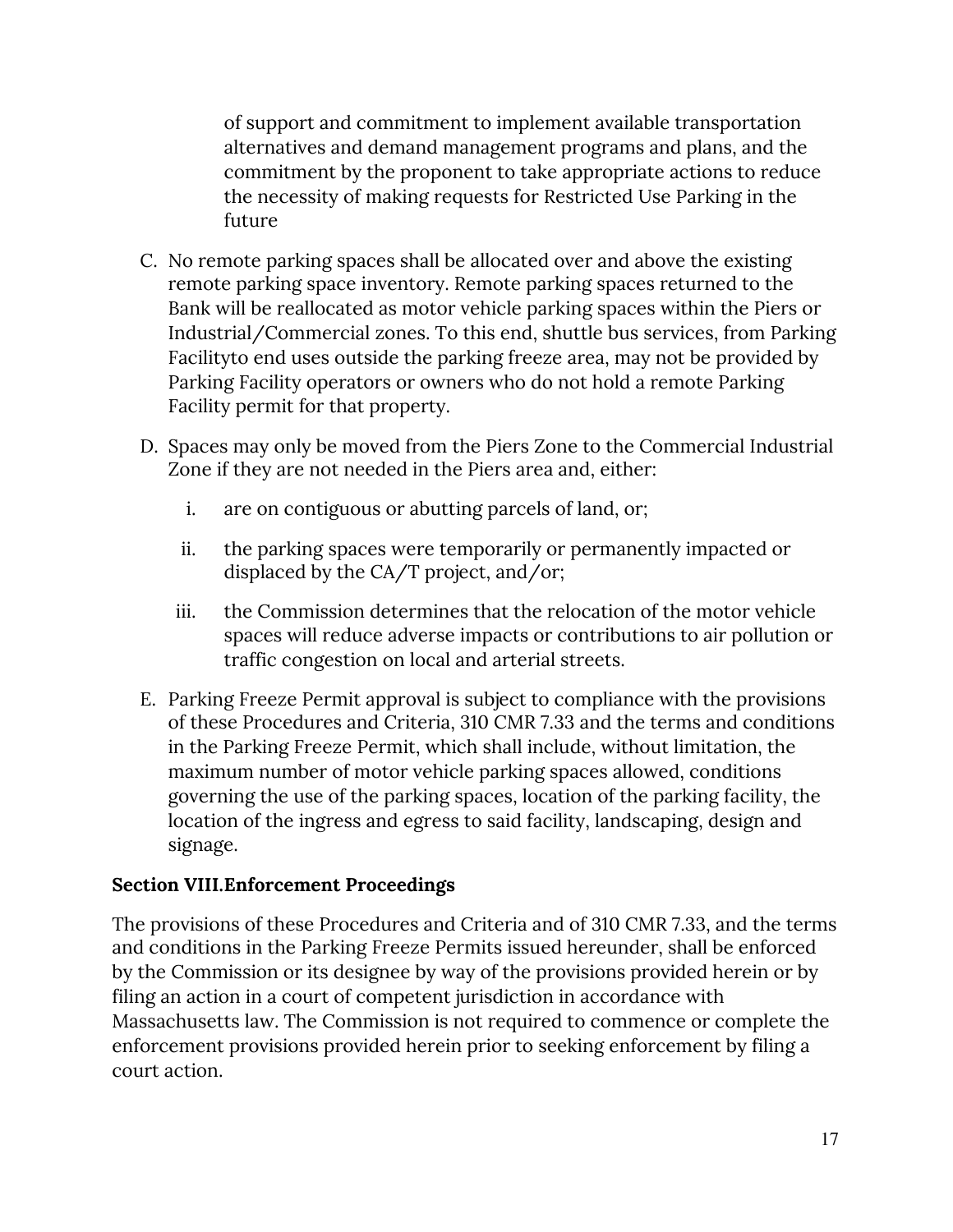The Commission or its designee may commence enforcement proceedings by issuing a Notice of Probable Violation (the "NOPV"), if the Commission or its designee has reason to believe that a violation of these Procedures and Criteria, of 310 CMR 7.33, or of the terms and conditions of a Parking Freeze Permits or Exemption Certification has occurred or is continuing to occur. The NOPV shall state the factual basis for the allegation of a violation and the proposed remedial action to be taken by the person served (the "Respondent") if the Commission or its designee finds a violation. The NOPV shall state that the Respondent must:

- A. reply in writing to the NOPV within fifteen (15) days from the date of the NOPV; and
- B. appear at an informal conference with the Commission or its designee on a designated day which is at least fifteen (15) days from the date of the NOPV.

The written reply must be filed with the Commission and must be signed by the Respondent or the Respondent's designee. It must include a complete statement of all relevant facts and authority, and a full description of the reasons that the Respondent disputes the violation(s) alleged in the NOPV. If the Respondent or his representative fails to file a written reply or to appear at the informal conference, the Respondent shall be deemed to have admitted the accuracy of the factual allegations and legal conclusions stated in the NOPV, and the Respondent shall be subject to the enforcement action proposed in the NOPV.

A hearing officer designated by the Commission shall conduct an informal review of the violation which shall consist of an informal conference and an analysis of the Respondent's written reply.

At any informal conference, the Respondent shall have the right to be represented by an attorney or other person, and shall have the right to present relevant documents to the hearing officer. The hearing officer shall make available to the Respondent any evidence in the Commission's possession which indicates that the Respondent may have committed a violation, and the Respondent or his representative shall have the opportunity to rebut this evidence. However, this informal conference shall not be construed to be an adjudicatory proceeding as defined in M.G.L. c. 30A.

The hearing officer shall make a decision in writing. If the Respondent is not satisfied with the decision, he may request a hearing by the Commission, provided that the Respondent makes such a request in writing within seven (7) calendar days of the date the decision is issued. Failure to request a hearing by the Commission will be considered an admission of the factual allegations and legal conclusion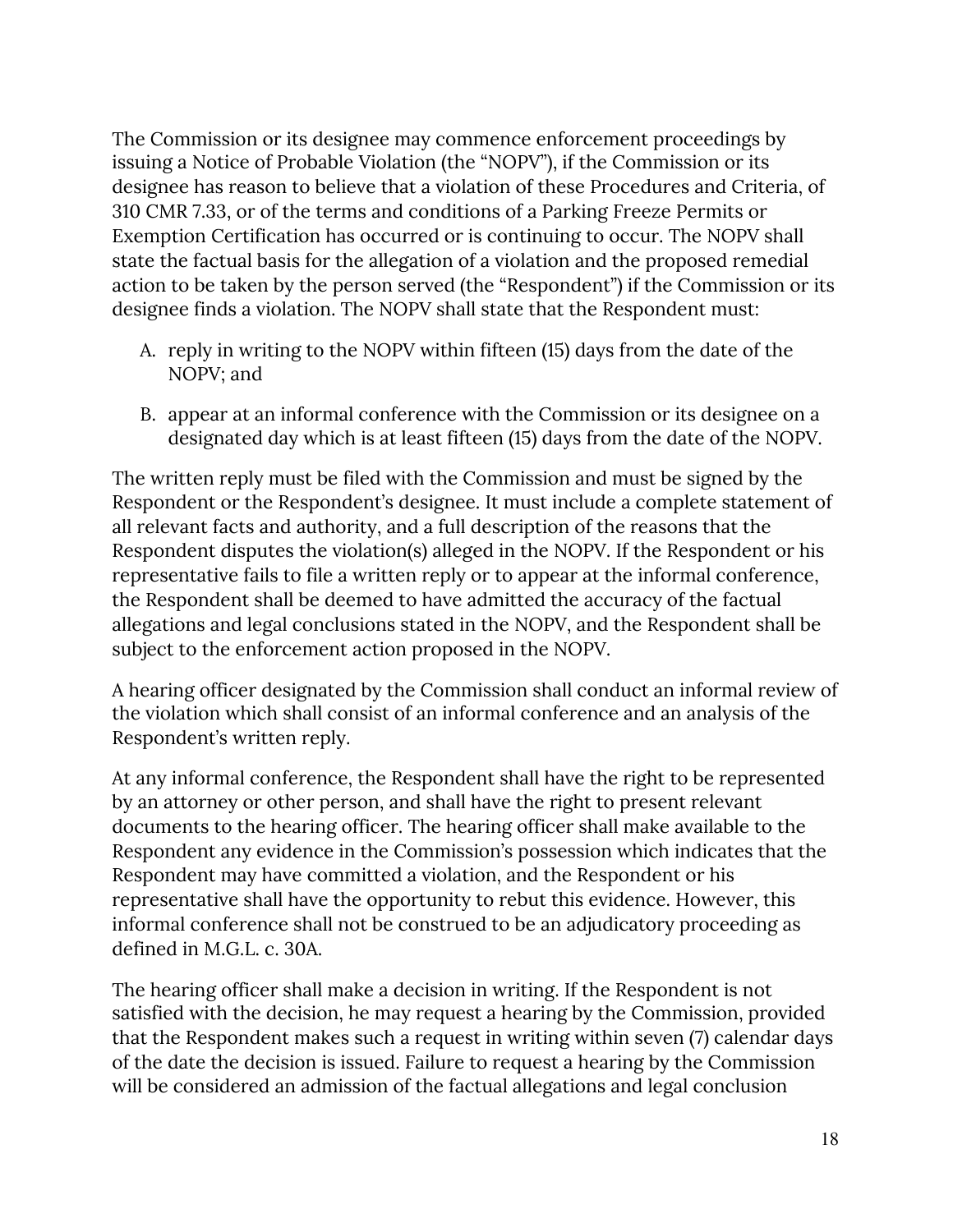stated in the hearing officer's decision, and the Respondent shall be subject to the enforcement action proposed in the NOPV.

A hearing before the Commission shall be de novo. The notice provisions provided in Section VI. shall not apply. At the hearing, the Respondent may be represented by an attorney or other person. Pursuant to City of Boston Code, Ordinances 7-2, the Commission may require the production of records and documents and compel the attendance and testimony of witnesses before it.

If the Commission finds, after a hearing, that the Respondent has committed a violation, it may take appropriate enforcement action including, but not limited to, rescinding or modifying the Parking Freeze Permit, issuing an administrative penalty or initiating an enforcement proceeding in a court of competent jurisdiction. Parking Freeze Permits may be suspended or revoked as set forth in this Section, provided, however, that where an alleged violation threatens the public health or welfare, Parking Freeze Permits may be suspended or revoked prior to initiating the procedures herein.

Enforcement measures shall take into consideration the severity and frequency of the violation. Where enforcement includes the suspension or revocation of the Parking Freeze Permit, it shall be implemented in a progressive manner, as follows:

- A. the first violation may result in a suspension or revocation of a Parking Freeze Permit for not more than five (5) days;
- B. the second violation may result in a suspension or revocation of a Parking Freeze Permit for not more than ten (10) days;
- C. the third violation may result in a suspension or revocation of a Parking Freeze Permit for not more than fifteen (15) days.
- D. Further violations may result in the indefinite suspension or revocation of the Parking Freeze Permit.

Following or in addition to the suspension or revocation of a Parking Freeze Permit, or in response to a violation of the provisions of these Procedures and Criteria or of 310 CMR 7.33, the Commission or its designee may undertake enforcement proceedings pursuant to M.G.L. Chapter 111, §31C, which states violations may be punishable:

- A. for the first offense, by a fine of not less than one thousand (\$1,000) nor more than five thousand dollars (\$5,000), and
- B. for a subsequent offense, by a fine of not less than five thousand (\$5,000) nor more than ten thousand dollars (\$10,000).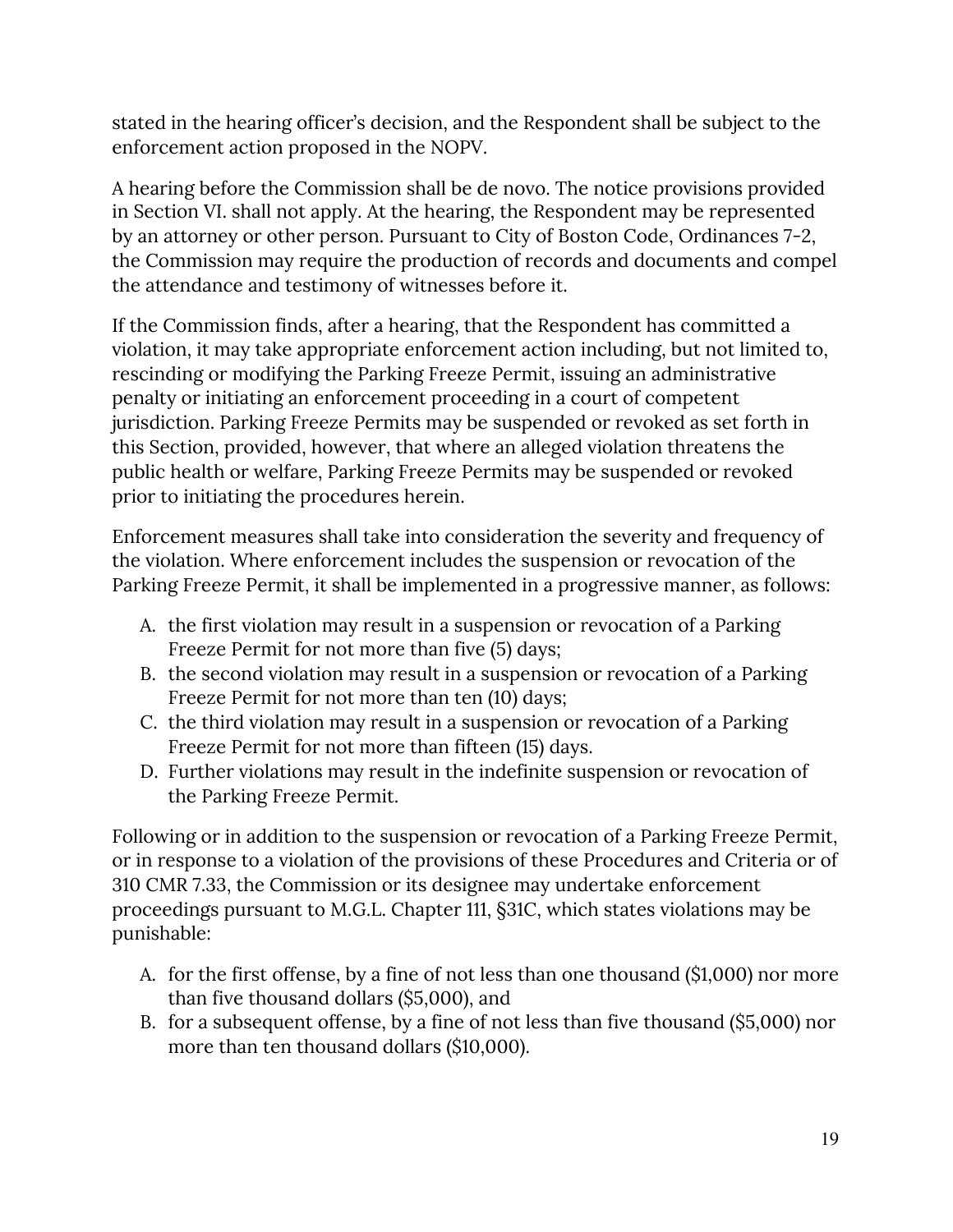For the purpose of this Section, each day and part thereof on which a violation of such an order, rule or regulation occurs, whether such violation be continuous or intermittent, shall be construed as a separate and succeeding offense. Additionally, for the purpose of this Section, each Parking Space in violation of such an order, rule, or regulation, whether such violation be continuous or intermittent, shall be construed as a separate and succeeding offense. In addition, upon authorization by the Department of Environmental Protection, the Commission may issue penalties pursuant to 310 CMR 7.52 and M.G.L. Chapter 111, § 142B.

If the Commission or its designee takes cognizance of a violation of the provisions herein, including the terms and conditions of the Parking Freeze Permits issued hereunder or of 310 CMR 7.33, the Commission or its designee may, as an alternative to instituting criminal proceedings, utilize the procedures provided under M.G.L. Chapter 40, § 21D.

#### **Section IX. Amendments**

The Commission may, from time to time, amend these Procedures and Criteria by simple majority vote of a quorum of Commission members (a majority of members then in office) at a public hearing on the record. Such proposed amendments must be advertised in a newspaper of general circulation at least twenty-one (21) days in advance of the hearing date and a notice shall be posted with the Boston City Clerk.

Copies of the proposed amendments shall be made available to the public upon request. The Commission shall give the public an opportunity to be heard at the public hearing and shall consider testimony received in its deliberation on the proposed changes to the Procedures and Criteria. Upon adoption of any amendment, the revised version of the regulations shall be transmitted to the Massachusetts Department of Environmental Protection for approval and the U.S. Environmental Protection Agency Region 1 office in Boston.

#### **Section X. Severability**

The invalidity of any section or provision of these Procedures and Criteria shall not invalidate any other section or provision thereof, nor shall it invalidate any Parking Freeze Permit, Exemption Certification, approval, or determination which previously has been issued.

#### **Section XI. Effective Date**

These Procedures and Criteria shall take effect on January 1, 2021.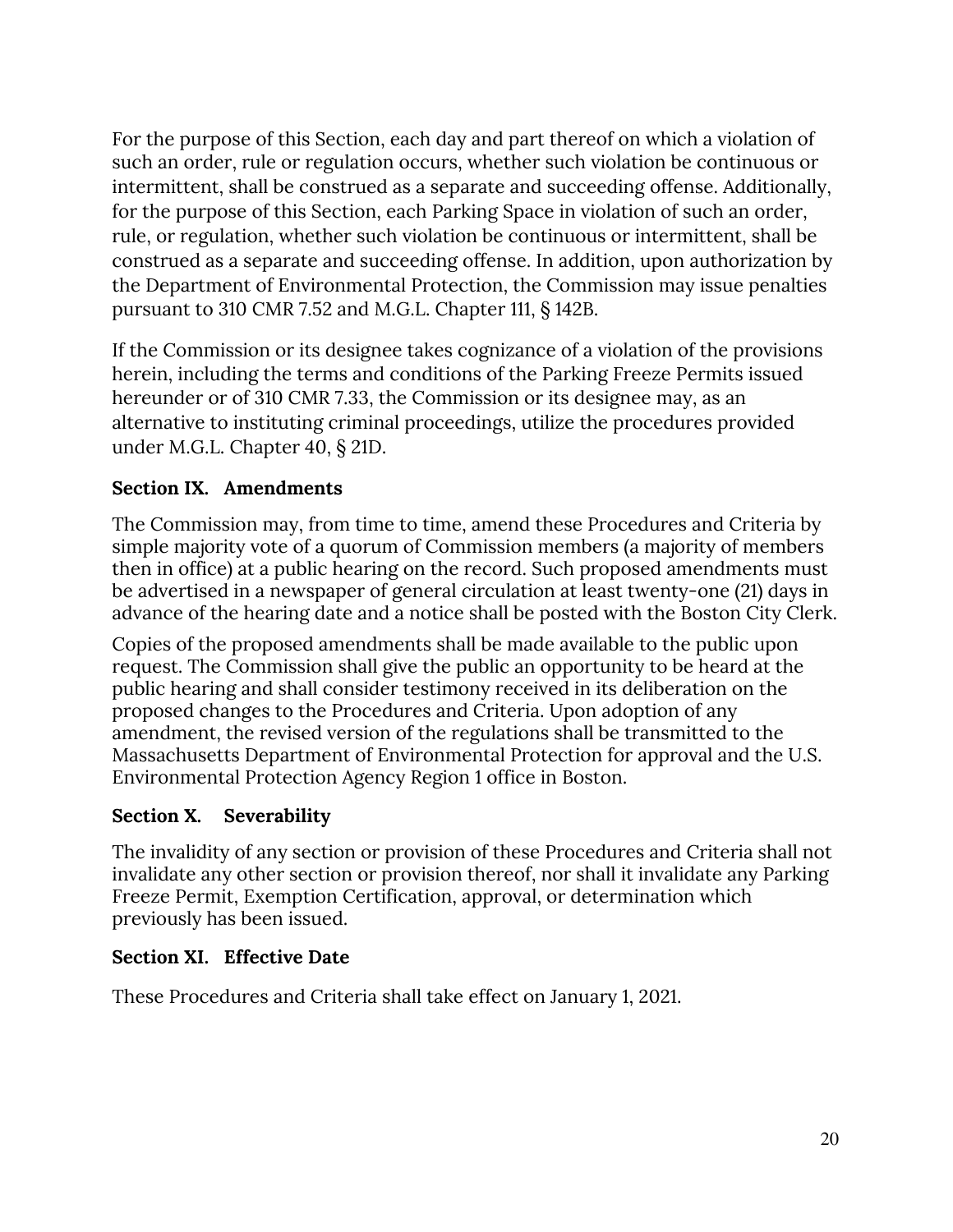### **Appendix A: South Boston Parking Freeze Area**